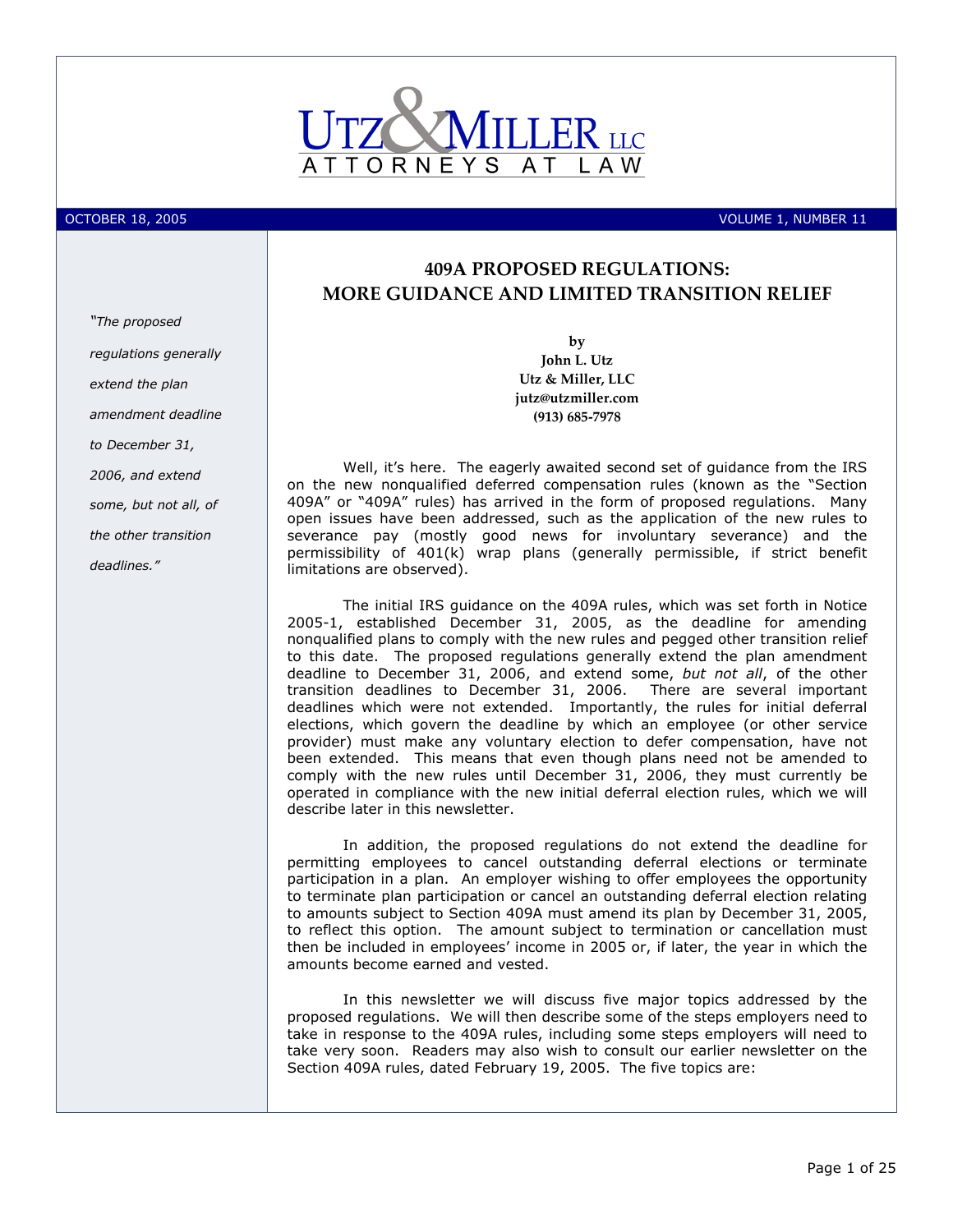"[E]ven though plans

need not be amended

to comply with the

new rules until

December 31, 2006,

they must currently

be operated in

compliance with the

new initial deferral

election rules. . .."

Utz & Miller, LLC 13200 Metcalf Suite 230 Overland Park, KS 66213

Phone: 913.685.0970 Fax: 913.685.1281

John L. Utz jutz@utzmiller.com Phone: 913.685.7978 Fax: 913.685.1281

Eric N. Miller emiller@utzmiller.com Phone: 913.685.8150 Fax: 913.685.1281

Matthew J. Eickman meickman@utzmiller.com Phone: 913.685.0749 Fax: 913.685.1281

www.utzmiller.com

The information in this newsletter is of a general nature only and does not constitute legal advice.

Consult your attorney for advice appropriate to your circumstances.

- What deferred compensation is subject to the new rules?
- What are the initial deferral election requirements?
- What rules govern the time and form of payment under deferred compensation programs?
- What rules apply to wrap  $401(k)$  plans and other plans linked to qualified plans?
- What effective date and transaction rules apply?

# What Deferred Compensation is Subject to the New Rules?

Nonqualified Deferred Compensation Plans. The new Section 409A rules apply to amounts deferred under "nonqualified deferred compensation plans" – that is, plans that provide for the deferral of compensation. Some programs are, however, excused from application of the rules. In particular, Section 409A does not apply to Section  $401(k)$  or other qualified retirement plans, Section 403(b) tax-sheltered annuities, simplified employee pensions (SEPs), or simple retirement accounts (SIMPLEs). In addition, the Section 409A rules do not apply to certain welfare benefit plans, including bona fide vacation leave, sick leave, compensatory time, disability pay, and death benefit plans. Although the 409A rules do not apply to Section 457(b) eligible deferred compensation plans maintained by tax-exempt or governmental employers, they do apply to Section 457(f) plans maintained by those same employers.

**Independent Contractors**. The 409A rules apply not only to the deferral of compensation by employees, but also to deferred compensation arrangements with other service providers, such as independent contractors. Under the proposed regulations, amounts deferred with respect to a service provider that uses an accrual method of accounting will not be subject to Section 409A. An accrual basis service provider will normally already be taking into income compensation as it is earned, absent some structured payment arrangement. This exception for accrual basis taxpayers will not benefit employees, since they are generally cash basis taxpayers.

In addition, the 409A rules generally do not apply to independent contractors providing significant services to at least two service recipients, if those service recipients are unrelated to one another and unrelated to the independent contractor. In determining whether services are significant for this purpose, the proposed regulations would make this determination separately for each trade or business in which the independent contractor is engaged. For example, an independent contractor providing computer programming services for one company would not be exempt from the 409A rules simply because, as a separate trade or business, the independent contractor paints houses for another party. The proposed regulations offer a safe harbor under which an independent contractor providing services to multiple service recipients that are unrelated to one another, and to whom the independent contractor is not related, will be treated as providing significant services to more than one service recipient. Under this safe harbor, an independent contractor will be treated as providing significant services to more than one service recipient, and therefore exempt from the 409A rules, if not more than 70 percent of the total revenue generated by the trade or business in the taxable year is derived from any one service recipient (or any single group of related service recipients). This exception does not apply where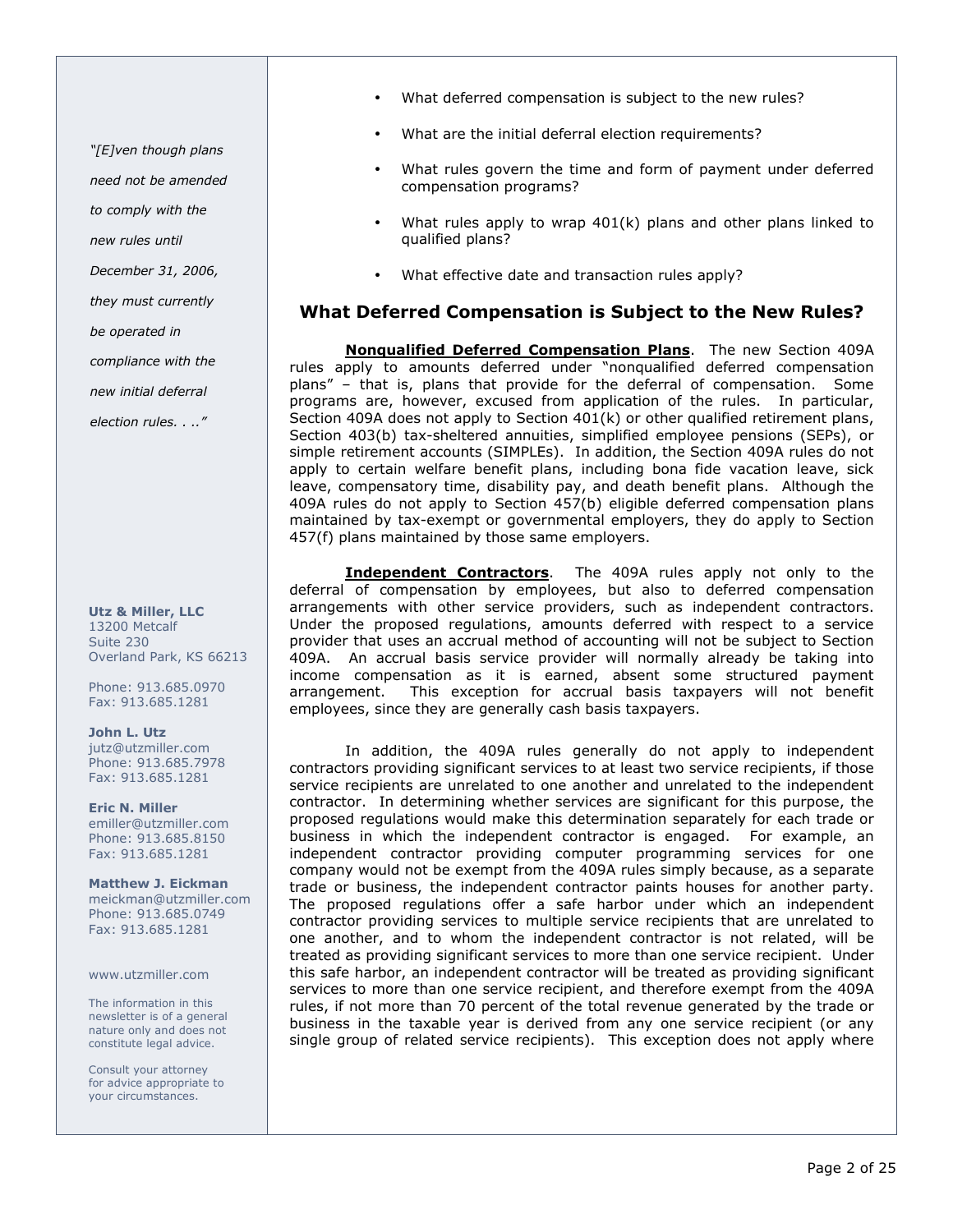"A legally binding right to compensation may exist even where the right is subject to a condition. . .."

## Utz & Miller, LLC 13200 Metcalf Suite 230 Overland Park, KS 66213

Phone: 913.685.0970 Fax: 913.685.1281

#### John L. Utz jutz@utzmiller.com Phone: 913.685.7978

Fax: 913.685.1281 Eric N. Miller

emiller@utzmiller.com Phone: 913.685.8150 Fax: 913.685.1281

Matthew J. Eickman meickman@utzmiller.com Phone: 913.685.0749 Fax: 913.685.1281

www.utzmiller.com

The information in this newsletter is of a general nature only and does not constitute legal advice.

Consult your attorney for advice appropriate to your circumstances.

the services provided by the independent contractor are management services. For this purpose, management services include services involving actual or de facto direction or control of the financial or operational aspects of the service recipient's trade or business, or investment advisory services that are integral to the trade or business of a service recipient whose primary trade or business involves the management of investments in entities other than the entities comprising the service recipient, such as a hedge fund or real estate investment trust.

**Directors.** Although an independent contractor generally may avoid application of Section 409A by providing services to more than one unrelated service recipient, this exception does not apply to outside (that is, non-employee) directors. In other words, an individual will not be exempt from the 409A rules merely because he or she serves as a director for two or more unrelated organizations. The proposed regulations do, however, offer outside directors some relief from the plan aggregation rules (which are described more fully later). In particular, where payments to an outside director violate the 409A rules, this violation will not cause the director to be taxed on his or her directors' fees from an unrelated company.

Consistent with treating directors' fees paid by separate companies separately, where a director terminates services with one company, but remains on the board of directors of an unrelated company, payments may be made to the director upon separation from service under the first company's plan despite his or her continued service as a director of the unrelated company.

As to employee-directors (that is, inside directors), the 409A rules apply separately to the employee's services as a director and his or her services as an employee, so long as some outside director defers compensation under the same, or a substantially similar, arrangement on similar terms.

Deferral of Compensation. Under the proposed regulations, a plan will provide for the deferral of compensation, and therefore be subject to the 409A rules, only if, under the terms of the plan and the relevant facts and circumstances, (a) the employee or other service provider has a legally binding right during a year to compensation that has not been actually or constructively received and included in income, and (b) pursuant to the terms of the plan, that compensation is **payable** to (or on behalf of) the employee (or other service provider) in a later year. A legally binding right to compensation may exist even where the right is subject to a condition, including a condition that constitute a substantial risk of forfeiture. For example, an employee who in Year One is promised a bonus equal to a set percentage of employer profits, to be paid out in Year Three if the employee remains employed through Year Three, is considered to have a legally binding right to the payment of the compensation, subject to the conditions being met. This promise constitutes a legally binding right even though the employee is not yet vested.

An employer does not, however, have a legally binding right to compensation if that compensation may be unilaterally reduced or eliminated by the employer (or by another person) after the services creating the right to the compensation have been performed. If the facts and circumstances indicate that (a) this discretion to reduce or eliminate compensation is available or exercisable only upon a condition, or (b) the discretion to reduce or eliminate the compensation lacks substantive significance, the employee (or other service provider) will nevertheless be considered to have a legally binding right to the compensation. In addition, where the employee has effective control over, or is related to, the person granted the discretion to reduce or eliminate the compensation, or has effective control over all or any portion of that person's compensation or benefits, the discretion will be ignored and the employee will be treated as having a legally binding right to the compensation.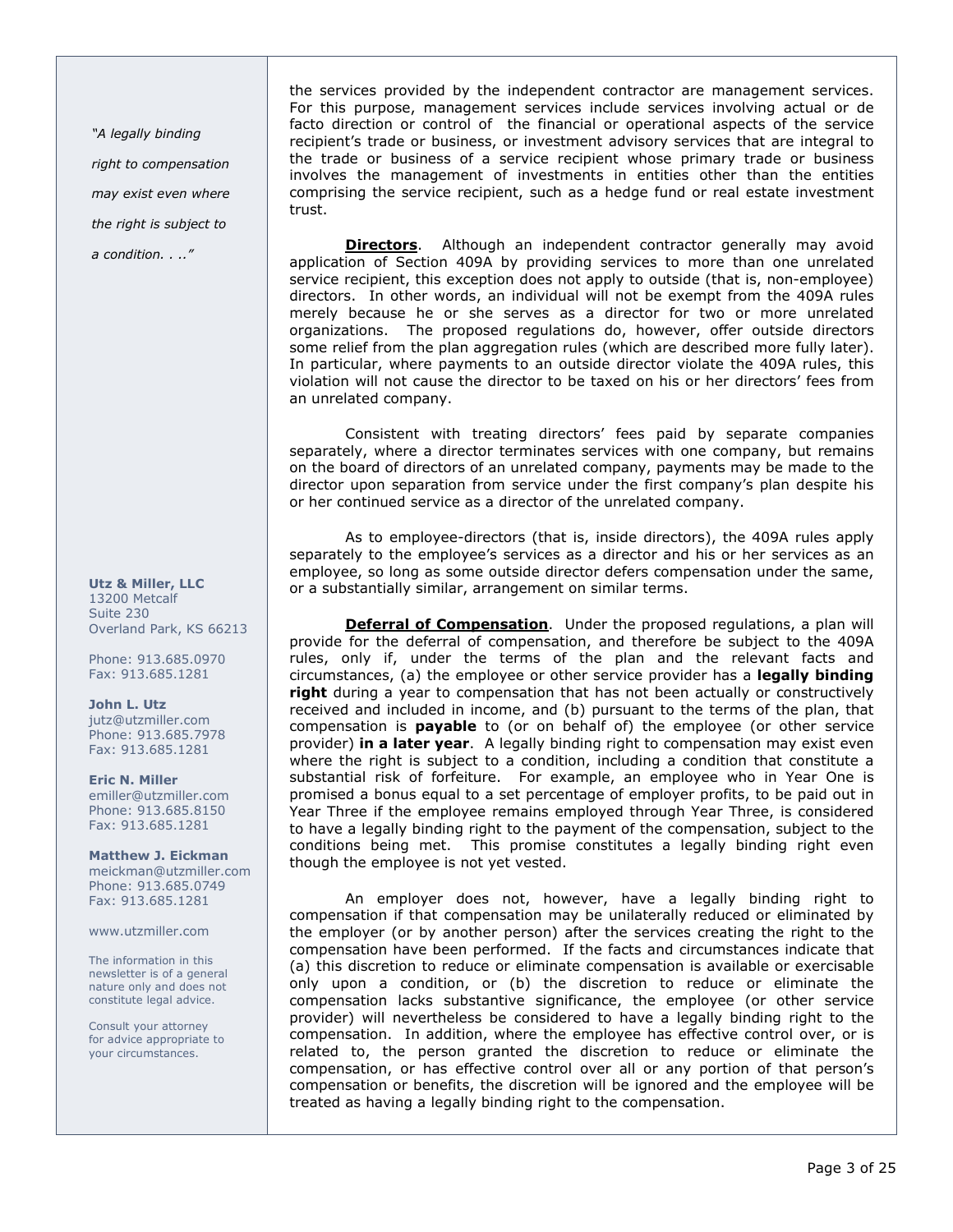"In a very important exception, the 409A rules do not apply to short-term deferrals."

Utz & Miller, LLC 13200 Metcalf Suite 230 Overland Park, KS 66213

Phone: 913.685.0970 Fax: 913.685.1281

John L. Utz jutz@utzmiller.com Phone: 913.685.7978 Fax: 913.685.1281

Eric N. Miller emiller@utzmiller.com Phone: 913.685.8150 Fax: 913.685.1281

Matthew J. Eickman meickman@utzmiller.com Phone: 913.685.0749 Fax: 913.685.1281

www.utzmiller.com

The information in this newsletter is of a general nature only and does not constitute legal advice.

Consult your attorney for advice appropriate to your circumstances.

Short-Term Deferrals. In a very important exception, the 409A rules do not apply to short-term deferrals. A short-term deferral occurs if the terms of a plan at all times require payment by the later of (a) 2-1/2 months from the end of the *calendar year* in which the amount is no longer subject to a substantial risk of forfeiture, or (b) 2-1/2 months from the end of the employer's taxable year in which the amount is no longer subject to a substantial risk of forfeiture. For an amount that is not subject to a substantial risk of forfeiture, but is instead immediately vested, the amount is considered no longer subject to a substantial risk of forfeiture on the date the employee first has a legally binding right to the amount.

This short-term deferral exception is especially important because for amounts that are subject to vesting requirements, or are otherwise subject to a substantial risk of forfeiture, the 2-1/2 months is measured from the year in which the employee vests (or is no longer subject to a substantial risk of forfeiture), not from the first year in which the employee provides services. As a result, multi-year bonus arrangements that require payment promptly after the bonus amounts vest will normally not be subject to the 409A rules.

The proposed regulations would even permit use of this short-term deferral exception where a plan document does not by its terms require payment within the 2-1/2 month period. A plan intending to rely on the short-term deferral exception would, however, nevertheless enjoy an advantage by including the 2- 1/2 month rule in the plan's terms. That is because the proposed regulations would then permit the plan to enjoy the short-term deferral exception even in some circumstances where the payment deadline is missed. In contrast, where an arrangement does not provide in writing that a payment must be made by a specified date on or before the 2-1/2 month deadline, and payment is not made by that deadline (and the delay is not due to unforeseeable administrative or solvency issues, as noted below), the payment will result in automatic violation of Section 409A because of the failure to specify the payment date or a permissible payment event. In addition, certain rules (described later), which give an employer limited discretion to delay payments of amounts subject to Section 409A would be unavailable.

Where an arrangement provides in writing that a payment must be made by a specified date on or before the 2-1/2 month deadline, and the payment is not made by the appropriate deadline so that the 409A rules become applicable, the proposed regulations would generally permit payment to be made in the same calendar year as the fixed payment date. In addition, rules permitting a plan to provide for a delay in payment in certain circumstances, as well as relief applicable to disputed payments and refusals to pay (both of which are described later in this newsletter), are available where a plan by its written terms requires that payment be made by a specified date within the 2-1/2 month deadline. As a result, it will often be advantageous to include in a plan a date or year for payment, even where it is intended that payment be made within the short-term deferral period.

The proposed regulations would extend the 2-1/2 month deadline where timely payments are not administratively practicable. In particular, a payment made after the 2-1/2 month deadline can continue to be treated as meeting the short-term deferral exception if (a) it was impracticable, either administratively or economically, to avoid the late payment, (b) as of the time the legally binding right to the compensation arose, this impracticability was unforeseeable, and (c) payment is made as soon as practicable. This relief appears to be available to short-term deferrals even where the plan by its written terms does not require payment by a specified date within the 2-1/2 month short-term deferral period. Although the IRS had been asked to add an exception for delays resulting from unintentional error, the Service refused to do so.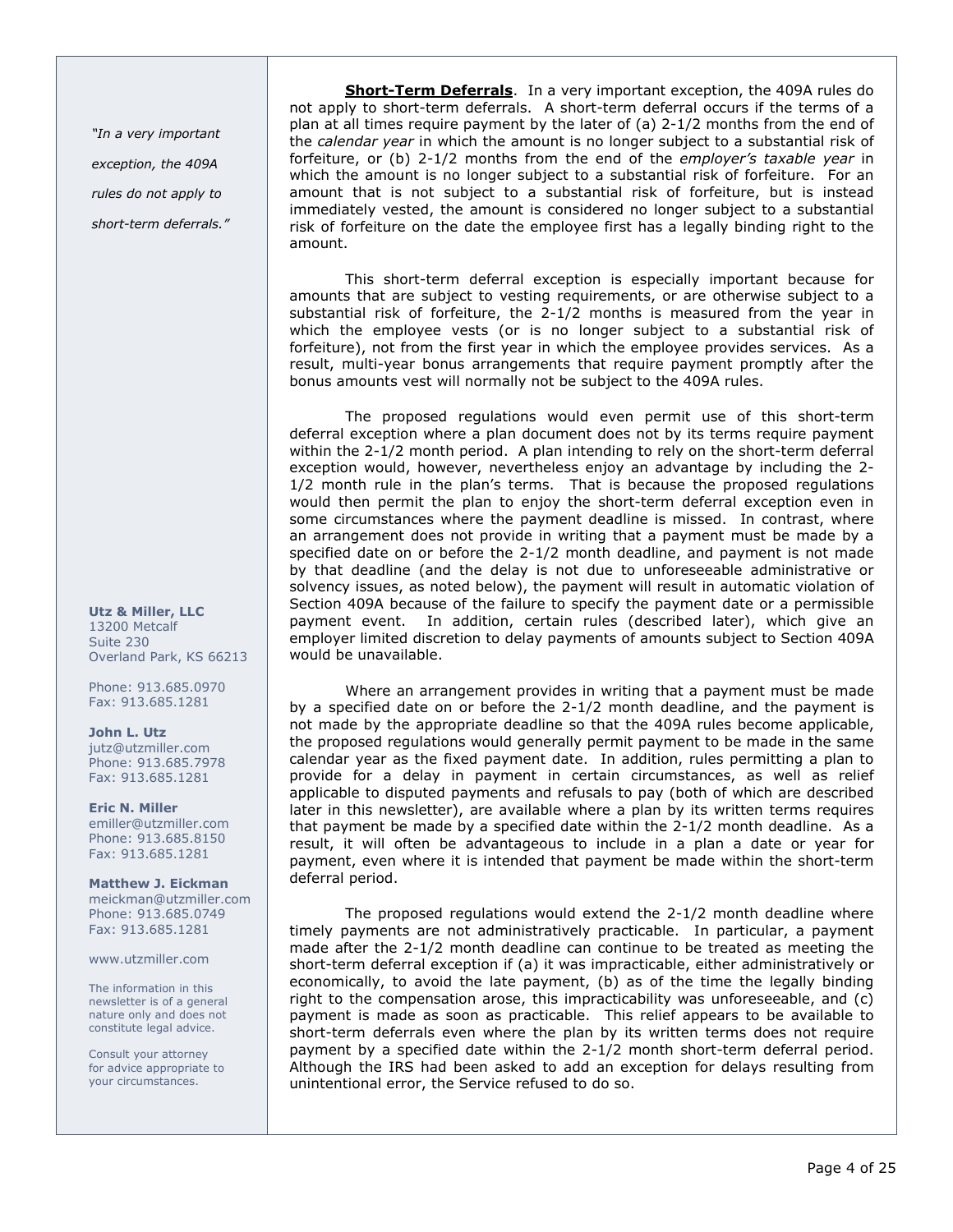"The proposed regulations would provide substantial relief for severance plans. . .."

Utz & Miller, LLC 13200 Metcalf Suite 230 Overland Park, KS 66213

Phone: 913.685.0970 Fax: 913.685.1281

John L. Utz jutz@utzmiller.com Phone: 913.685.7978 Fax: 913.685.1281

Eric N. Miller emiller@utzmiller.com Phone: 913.685.8150 Fax: 913.685.1281

Matthew J. Eickman meickman@utzmiller.com Phone: 913.685.0749 Fax: 913.685.1281

www.utzmiller.com

The information in this newsletter is of a general nature only and does not constitute legal advice.

Consult your attorney for advice appropriate to your circumstances.

Under the proposed regulations, the vesting of substantially nonvested property subject to the Section 83 restricted property rules may be treated as a payment for purposes of Section 409A, including for purposes of applying the short-term deferral rule. Restricted property for this purpose generally includes restricted stock, but would not include an unfunded and unsecured promise to pay money or other property. As a consequence, the short-term deferral rule may have surprisingly broad application, such as in the following example where an employee is offered a choice between a cash bonus and substantially nonvested property that is potentially more valuable than the cash amount. In this example, an employee participates in a two-year bonus program under which, if the employee continues in employment for two years, he or she is entitled to either an immediate payment of a \$10,000 cash bonus or the grant of restricted stock with a \$15,000 fair market value subject to a vesting requirement of three additional years of service. This arrangement generally will constitute a shortterm deferral which avoids application of Section 409A. That is because under either alternative the payment would be received within the short-term deferral period (that is, under the 2-1/2 month rule), since the employee will be treated as being paid the restricted stock as soon as it vests.

Separation Pay. Many had feared the Section 409A rules would apply to many, or even most, severance pay programs. The proposed regulations would provide substantial relief for severance plans, which the regulations refer to as "separation pay arrangements." The IRS observes in the preamble to the proposed regulations that employers may, in separation pay arrangements, reserve the right to eliminate at any time severance amounts payable upon voluntary termination. Where an employer reserves this right, as it typically will, an employee may have no legally binding right to a payment until the payment actually occurs, or until such other time as the employer's discretion to eliminate the payment lapses. Severance payments will in that circumstance generally constitute short-term deferrals not subject to Section 409A. Where, however, this "negative discretion" of the employer to eliminate or deny severance pay lacks substantive significance, or the person granted the discretion is controlled by, or related to, the employee to whom the payment will be made, the employee will be considered to have a legally binding right to the compensation.

**Individually Negotiated Severance Agreements.** With respect to severance payments made upon *involuntary* termination, the IRS noted that many such severance arrangements cover multiple employees and apply to covered employees from the date they begin work. Where, instead, a separation pay arrangement is negotiated with a particular employee at the time of the employee's involuntary separation from service, the IRS was asked by commentators how the employee could make a timely initial deferral election. In particular, the 409A rule (described later in this newsletter) permitting an initial deferral election to be made within 30 days of initial eligibility applies only with respect to services performed after the election. Separation pay would, in contrast, relate primarily to services already provided. The proposed regulations, therefore, would make available a special rule that applies where separation pay due to an involuntary termination has been the subject of bona fide, arms-length negotiations between an employer and employee. In that event, the employee's election as to the time and form of payment may be made on or before the date the employee obtains a legally binding right to the payment.

Involuntary Terminations. The proposed regulations, quite helpfully, would also provide a much broader exception for separation pay arrangements providing payment upon involuntary separation. Under this exception, if payments upon involuntary separation do not exceed (a) two times the employee's annual compensation, or (b) if less, two times the annual dollar limit on compensation under qualified retirement plans (\$210,000 for calendar year 2005), with each of these figures determined as of the calendar year before the year in which the employee separates from service, and if the arrangement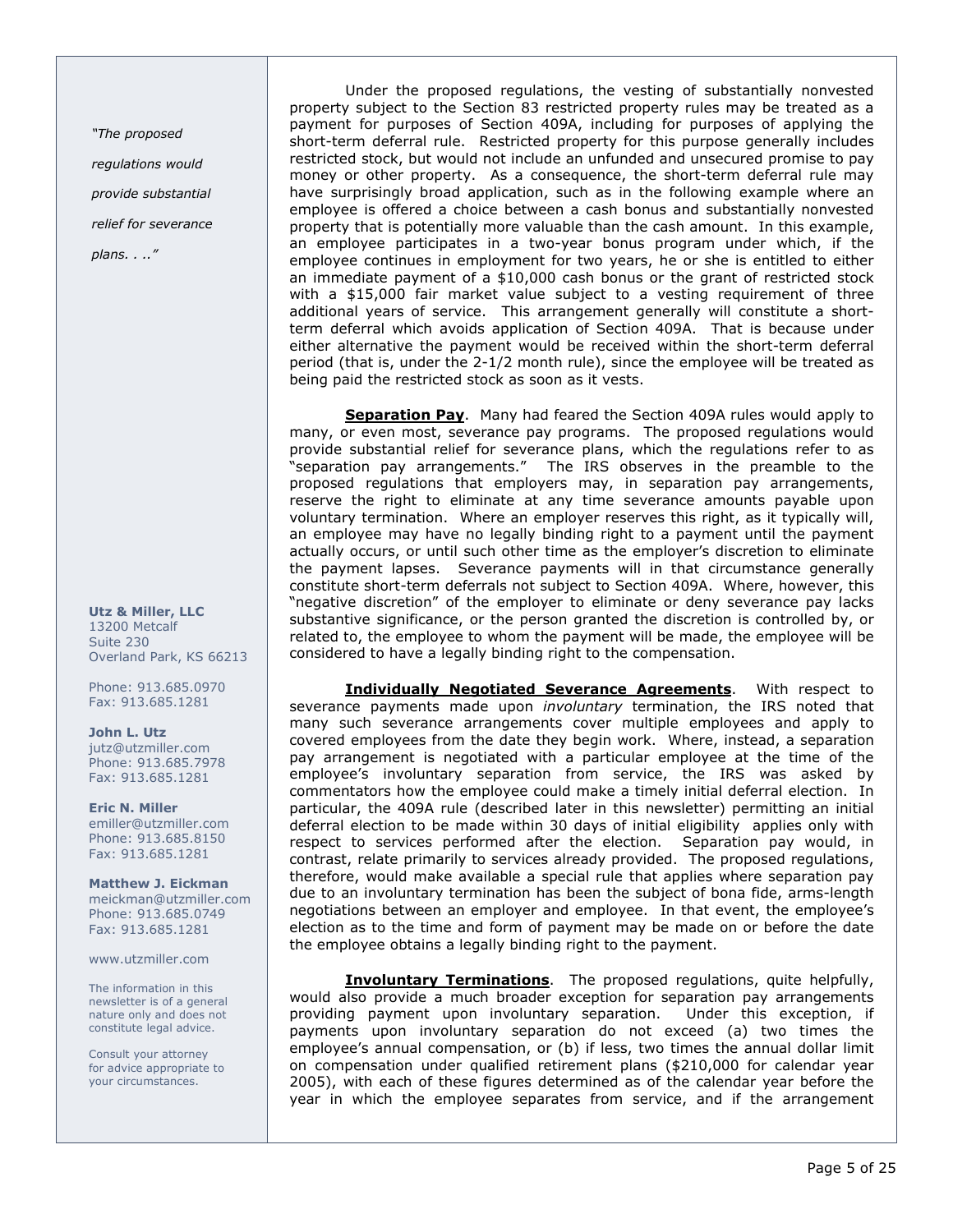"[T]he proposed

regulations address

the application of

Section 409A to

payments that

constitute

reimbursement of a

terminated

employee's

expenses."

#### Utz & Miller, LLC 13200 Metcalf Suite 230 Overland Park, KS 66213

Phone: 913.685.0970 Fax: 913.685.1281

John L. Utz jutz@utzmiller.com Phone: 913.685.7978 Fax: 913.685.1281

Eric N. Miller emiller@utzmiller.com Phone: 913.685.8150 Fax: 913.685.1281

Matthew J. Eickman meickman@utzmiller.com Phone: 913.685.0749 Fax: 913.685.1281

www.utzmiller.com

The information in this newsletter is of a general nature only and does not constitute legal advice.

Consult your attorney for advice appropriate to your circumstances.

requires that all payments be made no later than the end of the second calendar year following the year in which the employee terminates service, Section 409A would not apply. These dollar and time limitations are akin to the limits set forth in Department of Labor regulations establishing a safe harbor under which severance programs subject to ERISA will be welfare plans, rather than pension plans, and thereby avoid application of ERISA's vesting and funding requirements.

Substituting Separation Pay for Deferred Compensation. To avoid abuse, the exclusions from the 409A rules described above for certain separation pay arrangements would not apply to the extent separation pay acts as a substitute for, or replacement of, amounts that would otherwise be subject to Section 409A. Where, for example, a right to separation pay is obtained in exchange for an employee giving up a right to a payment of deferred compensation that is subject to the 409A rules, that separation pay would not be excluded from coverage under 409A, but would instead be treated as a payment of the original amount of deferred compensation.

Window Programs. The proposed regulations would also offer relief for payments under early retirement window programs, allowing them to enjoy the same exceptions that apply to involuntary separation pay plans.

Short-term Deferral Rule and Separation Pay on Involuntary Termination. Even where separation payments made upon an involuntary termination of services do not qualify for one of the exceptions from Section 409A described above, an employee's right to a separation payment will be considered a nonvested right if the amount is payable only upon involuntary termination. As a result, an involuntary separation pay arrangement may be structured to meet the requirements of the short-term deferral exception, and thereby avoid the application of Section 409A.

**Voluntary Termination for Good Reason**. Despite a request from commentators, the IRS refused to treat a right to payment upon voluntary termination of services for "good reason" as constituting a right subject to a substantial risk of forfeiture.

Separation Pay Aggregation Rules. When things go wrong, and the 409A rules are violated, all amounts deferred under plans of the same type are subject to adverse tax treatment. In Notice 2005-1, the IRS had indicated that, for this purpose, there are three types of plans: account balance plans, nonaccount balance plans, and other types of plans (generally, equity-based compensation). In the proposed regulations, the IRS added a fourth category, for separation pay due to an involuntary separation from service or participation in an early retirement window program.

**Expense Reimbursements**. Finally with respect to payments associated with the termination of services, the proposed regulations address the application of Section 409A to payments that constitute reimbursement of a terminated employee's expenses. In general, because the promise to reimburse a former employee will not be contingent on the employee's provision of any substantial services, the right to reimbursement generally will not be treated as being subject to a substantial risk of forfeiture. As a result, if the period in which incurred expenses will be reimbursed extends beyond the year in which the legally binding right arises, the right to that reimbursement generally would constitute deferred compensation. Although the IRS refused to grant a categorical exclusion from the application of Section 409A to reimbursement arrangements the proposed regulations would exempt certain reimbursement arrangements to the extent they cover only expenses incurred and reimbursed before the end of the second calendar year following the calendar year in which the employee terminates.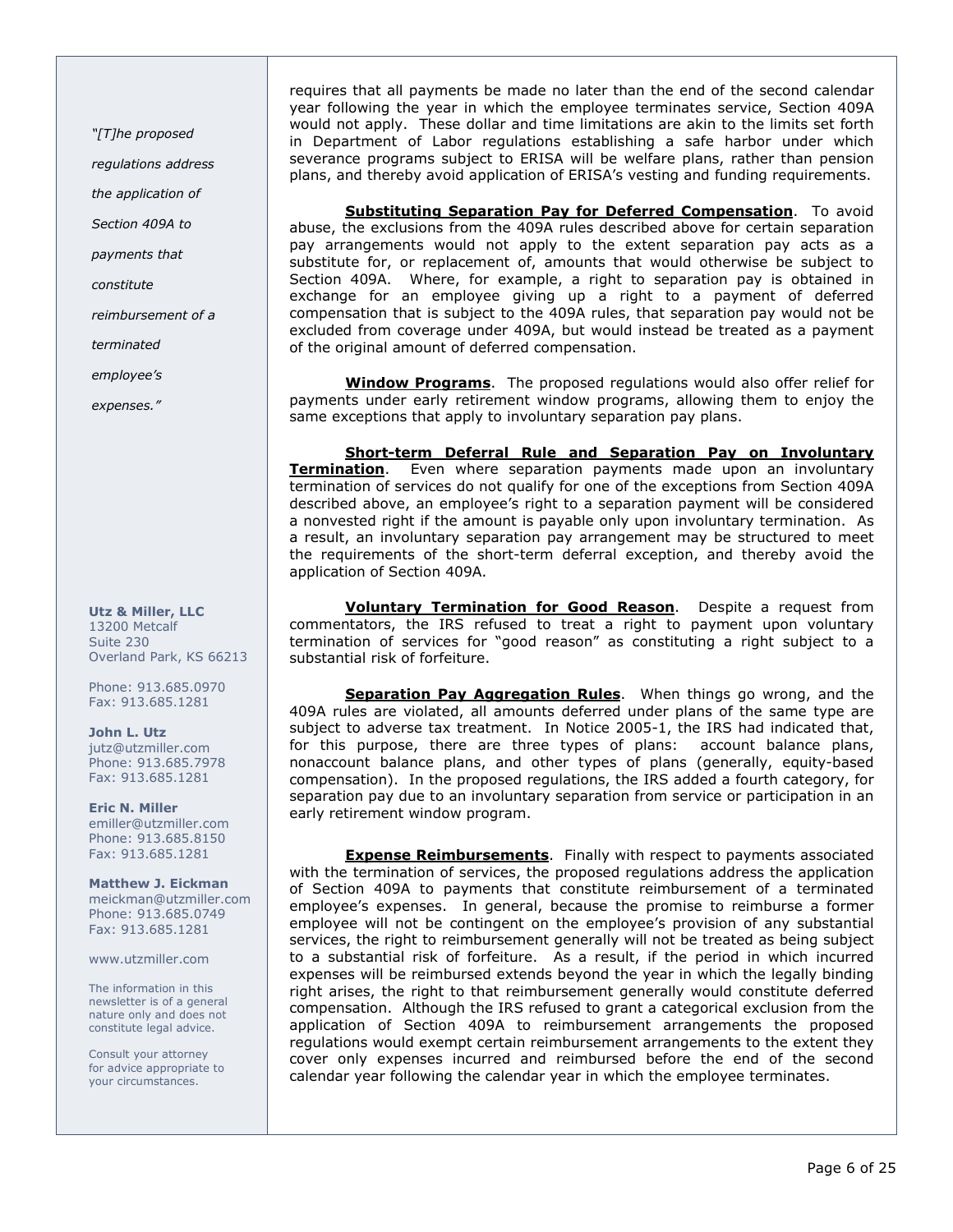"[A]n option with an exercise price that is . . . below the fair market value of the underlying stock at the date of grant (a discounted option) is subject to the requirements of

Section 409A. . .."

Utz & Miller, LLC 13200 Metcalf Suite 230 Overland Park, KS 66213

Phone: 913.685.0970 Fax: 913.685.1281

John L. Utz jutz@utzmiller.com Phone: 913.685.7978 Fax: 913.685.1281

Eric N. Miller emiller@utzmiller.com Phone: 913.685.8150 Fax: 913.685.1281

Matthew J. Eickman meickman@utzmiller.com Phone: 913.685.0749 Fax: 913.685.1281

www.utzmiller.com

The information in this newsletter is of a general nature only and does not constitute legal advice.

Consult your attorney for advice appropriate to your circumstances.

The types of reimbursements that would be excluded include reimbursements that are otherwise not taxable to the employee, reimbursements for expenses that the employer can deduct as ordinary business expenses, outplacement expenses, moving expenses, medical expenses, and any other types of payments that do not exceed \$5,000 in the aggregate during any given year. Reimbursement arrangements subject to this special relief also include an employer's provision of in-kind benefits, or direct payments to a person providing goods or services to a terminated employee, if the provision of those in-kind benefits or direct payments would be treated as reimbursement arrangements if the employee had paid for such in-kind benefits, or such goods and services, and received reimbursement from the employer.

Stock Options and Stock Appreciation Rights. In general, Section 409A does not apply to grants of incentive stock options ("ISO") nor to employee stock purchase plans (absent a modification, extension, or renewal that is treated as a grant of a new option). Nondiscounted nonqualified stock options and stock appreciation rights also would not be subject to Section 409A. That is, grants of stock options where the exercise price can never be less than the fair market value of the underlying stock at the date of grant (a nondiscounted option) would not be subject to the new rules. Conversely, an option with an exercise price that is or may be below the fair market value of the underlying stock at the date of grant (a discounted option) is subject to the requirements of Section 409A, except where the terms of the option only permit exercise during a short-term deferral period (the 2-1/2 month period described earlier).

The proposed regulations would treat stock appreciation rights ("SARs") in a fashion similar to stock options. Unlike the harsher rule for SARs set forth in Notice 2005-1, the proposed regulations would treat SARs in the same fashion as stock options whether the SARs are settled in cash and whether or not the stock on which the SARs are based is readily tradable on an established securities market. The proposed regulations refer to stock options and stock appreciation rights collectively as "stock rights."

The exception from the 409A rules for nondiscounted nonstatutory stock options is generally intended to cover only options granted on stock of the employer that is the service recipient. The proposed regulations provide guidance on when stock rights can, without losing their 409A exemption, nevertheless be based on (a) stock of a related company (generally, applying the Tax Code's control group rules using a 50 percent, rather than 80 percent, ownership standard), (b) stock of a company with an ownership interest in a joint venture, when compensating employees of the joint venture (generally permissible where the owning company has at least a 20 percent ownership interest, subject to certain special rules), and (c) stock of different classes (generally, only common stock that is readily tradable on an established market or, if there is none, the most valuable class of common stock, may be used).

The proposed regulations also offer guidance on how to value stock for purposes of determining whether stock rights are discounted and therefore subject to the 409A rules. The proposed regulations generally permit the use of an average price determined over a specified period of time for publicly traded stock, where that specified period occurs within the 30 days before and 30 days after the grant date. The regulations also provide guidance on valuing stock that is not readily tradable on an established securities market. In addition, the regulations address the conditions under which a modification, extension, or renewal of a stock right will be treated as a new grant. This is important because if a modification of a stock right is considered a new grant, the determination of whether it is discounted and therefore subject to the 409A rules will be made by looking to the fair market value of the underlying stock on the date of the new grant.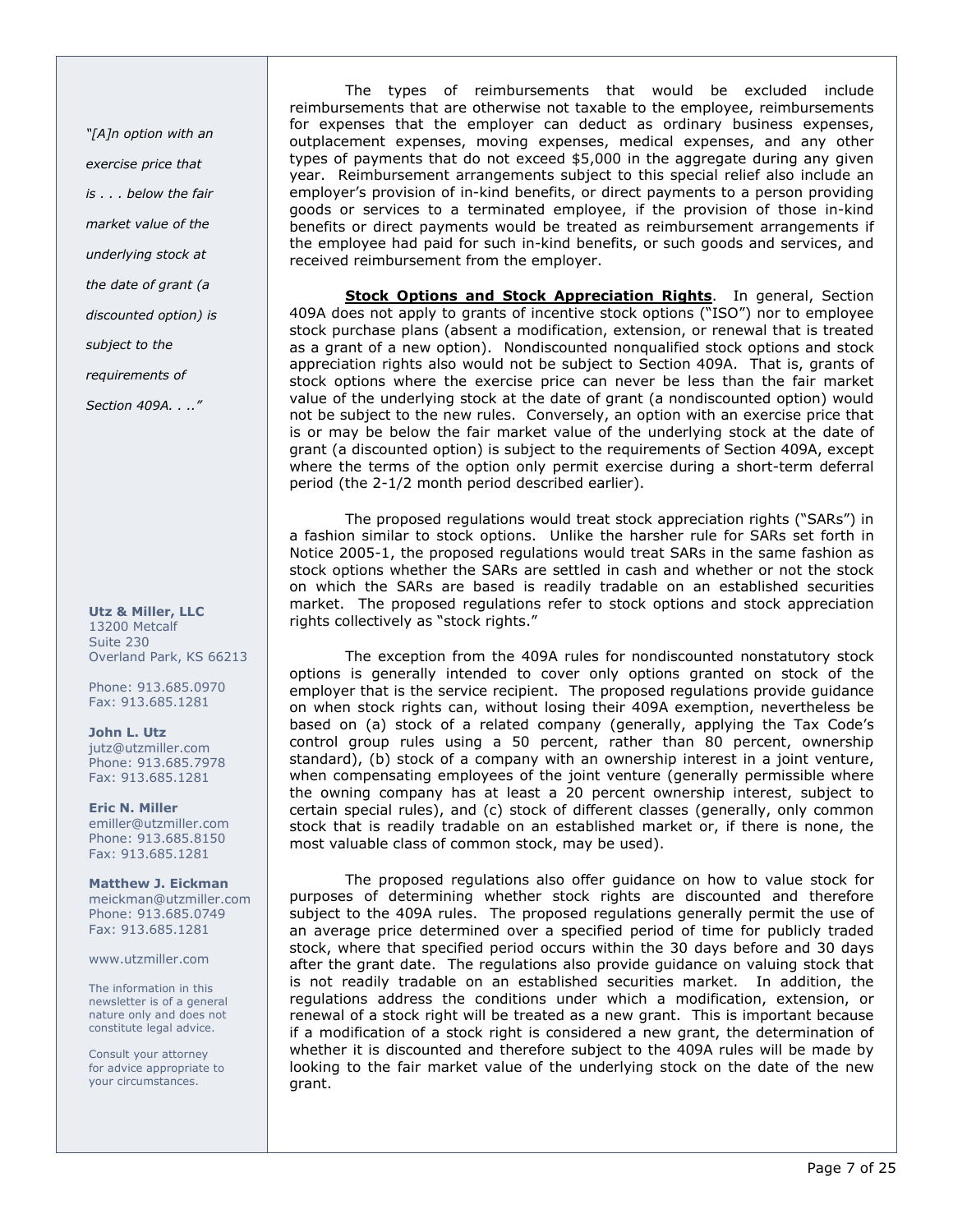"[I]f the 409A requirements are violated . . . under one plan, all amounts deferred by the individual under the same type of plan are aggregated and the employee is subject to adverse tax consequences on the aggregated amount."

#### Utz & Miller, LLC 13200 Metcalf Suite 230 Overland Park, KS 66213

Phone: 913.685.0970 Fax: 913.685.1281

John L. Utz jutz@utzmiller.com Phone: 913.685.7978 Fax: 913.685.1281

Eric N. Miller emiller@utzmiller.com Phone: 913.685.8150 Fax: 913.685.1281

Matthew J. Eickman meickman@utzmiller.com Phone: 913.685.0749 Fax: 913.685.1281

www.utzmiller.com

The information in this newsletter is of a general nature only and does not constitute legal advice.

Consult your attorney for advice appropriate to your circumstances.

Plan Aggregation Rules. The provisions of Section 409A are applied on an individual participant basis. As a result, where the requirements of 409A are violated with respect to a participant, that individual suffers adverse tax consequences, but the violation does not disqualify the arrangement as to other participants. As noted above, however, Notice 2005-1 announced a rule under which if the 409A requirements are violated with respect to an individual under one plan, all amounts deferred by the individual under the same type of plan are aggregated and the employee is subject to adverse tax consequences on the aggregated amount. The proposed regulations establish four types of plans for purposes of these aggregation rules. The four types are: account balance plans, nonaccount balance plans, other types of plans (generally equity-based compensation), and certain separation pay plans (generally, involuntary termination and window programs).

Although a violation of the 409A requirements with respect to an individual generally does not affect other employees, the proposed regulations would create an exception for repeated violations. In particular, where a violation of a 409A requirement is not an isolated incident, or involves a number of a participants or an identifiable subgroup of participants, the violation may result in a finding that even with respect to participants who did not directly benefit from the violation, the actual terms of the arrangement differ from its written terms. For example, if a plan document provides for installment payments upon a separation from service, but participants in the arrangement repeatedly are offered the opportunity to receive a lump sum payment, the facts and circumstances may indicate that the arrangement in fact provides for an election of a lump sum payment for all participants.

Written Plan Requirement. The proposed regulations establish a requirement that deferred compensation arrangements subject to Section 409A be set forth in writing.

Substantial Risk of Forfeiture. As noted earlier, in the discussions of what constitutes deferred compensation subject to the new rules and how the short-term deferral rules apply, the determination of what constitutes a "substantial risk of forfeiture" is critical. Compensation is subject to a substantial risk of forfeiture for purposes of 409A if entitlement to the amount is conditioned on (a) the performance of substantial future services, or (b) the occurrence of a condition related to a purpose of the compensation, and in either case the possibility of forfeiture is substantial. A typical substantial risk of forfeiture occurs where an employee is required to remain in employment for a particular number of years, or to a particular date, to become entitled to compensation. This requirement causes the compensation to be conditioned on the performance of substantial future services, and therefore constitutes a substantial risk of forfeiture. As to the occurrence of a "condition related to a purpose of the compensation," the condition must relate to the employee's performance for the employer, or the employer's business activities or organizational goals. An example of the latter would be the attainment of a prescribed level of earnings, equity value, or an initial public offering.

Certain plan amendments that extend a substantial risk of forfeiture will not be recognized. In particular, so called "rolling risks of forfeiture," under which an employer or employee may periodically extend, or roll, the risk of forfeiture, will be disregarded in determining whether an employee's compensation is subject to a substantial risk of forfeiture. Noncompete agreements also will generally be ignored. That is, an amount will not be considered subject to a substantial risk of forfeiture merely because the employee's right to that amount is conditioned on the employee refraining from the performance of services (as, for example, agreeing not to compete with the employer).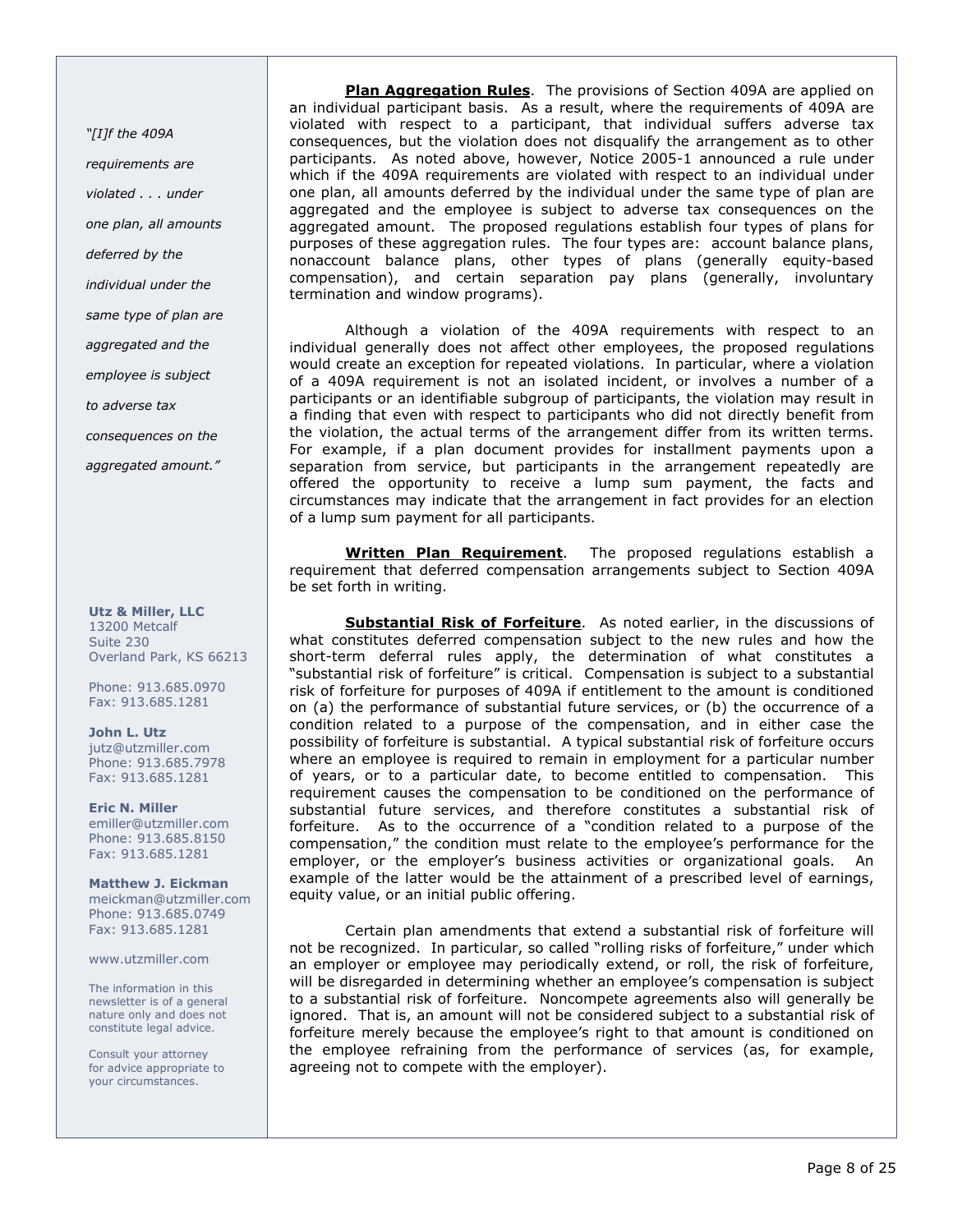"[C]ompensation for services performed during a calendar may be deferred . . . only if the employee's election to defer is made no later than the close of the prior calendar year."

Utz & Miller, LLC 13200 Metcalf Suite 230 Overland Park, KS 66213

Phone: 913.685.0970 Fax: 913.685.1281

John L. Utz jutz@utzmiller.com Phone: 913.685.7978 Fax: 913.685.1281

Eric N. Miller emiller@utzmiller.com Phone: 913.685.8150 Fax: 913.685.1281

Matthew J. Eickman meickman@utzmiller.com Phone: 913.685.0749 Fax: 913.685.1281

www.utzmiller.com

The information in this newsletter is of a general nature only and does not constitute legal advice.

Consult your attorney for advice appropriate to your circumstances.

An amount will not be considered subject to a substantial risk of forfeiture beyond the date or time at which the employee otherwise could have elected to receive the amount. There is an exception to this rule where the amount that is subject to a substantial risk of forfeiture (ignoring earnings) is materially greater than the amount that the employee could otherwise have elected to receive. So for example, a salary deferral generally may not be made subject to a substantial risk of forfeiture. But where a bonus arrangement provides an election between a cash payment of a certain amount or restricted stock units with a materially greater value that will be forfeited absent continued services for a period of years, the right to the restricted stock units will generally be treated as subject to a substantial risk of forfeiture.

# What are the Initial Deferral Election Requirements?

In general, plans subject to Section 409A must require employees to comply with specific deadlines for making deferral elections. In particular, a plan must provide that compensation for services performed during a calendar may be deferred at the election of an employee only if the employee's election to defer is made no later than the close of the prior calendar year. This timing rule applies not only to an employee's election concerning whether and how much to defer, but also any election offered the employee as to the time and form of payment.

An election is treated, for these purposes, as being made as of the date the election becomes irrevocable. So, although changes may be made to an initial deferral election, the election must become irrevocable no later than the last permissible date for making the election (generally, by December 31 of the year prior to the year in which the services are provided to which the compensation relates). Evergreen elections, under which a deferral election as to future compensation remains in place unless the employee changes the election, are permissible under Section 409A. An evergreen election must, however, become irrevocable with respect to future compensation no later than the last permissible date for making an affirmative initial deferral election. So, for example, in the case of a salary deferral program under which an employee makes an initial election to defer ten percent of his or her salary earned during the subsequent calendar year, the plan may provide that this deferral election will remain in effect unless and until changed by the employee, so long as the election becomes irrevocable with respect to salary earned during any future calendar year by December 31 of the preceding calendar year.

**Nonelective Arrangements**. The statute is not clear concerning the election rules that apply to nonelective deferred compensation. The proposed regulations would clarify that where an employee has no choice whatsoever as to the amount deferred, or the time or form of payment, there is no "election" which must be made by the December 31 preceding the employee's provision of services. In this circumstance, the plan must, no later than the time the employee first has a legally binding right to the compensation, specify the time and form of payment.

Performance-Based Compensation. An exception to the general rule requiring that deferral elections be made by the prior December 31 applies to "performance-based" compensation, where that compensation is based on services performed over a period of at least 12 months. With respect to performance-based compensation, an employee's initial deferral election may be made as late as six months before the end of the performance period. This extended deadline will normally apply in the context of bonus plans.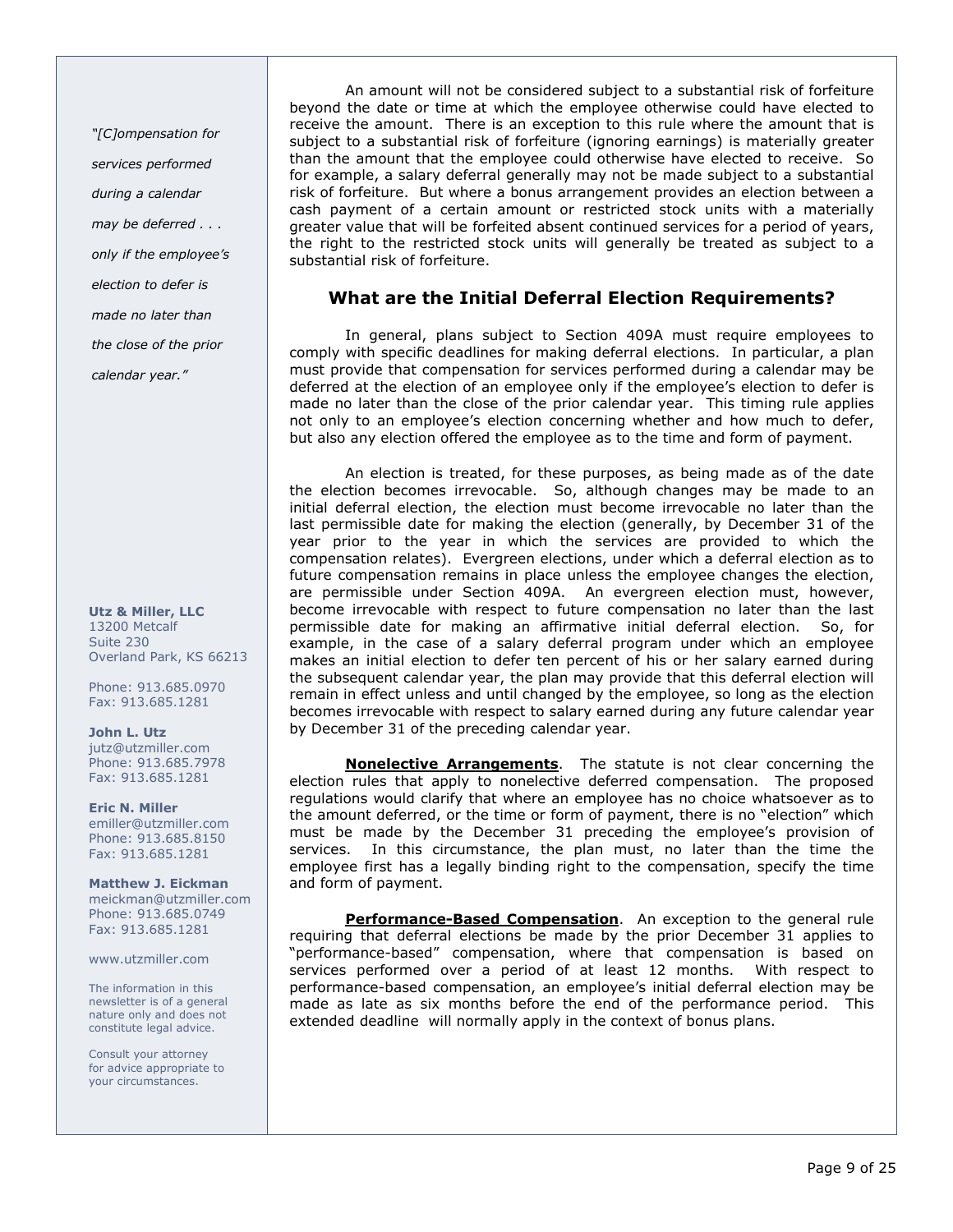"With respect to performance-based compensation, an employee's initial deferral election may be made as late as six months before the end of the

performance period."

Utz & Miller, LLC 13200 Metcalf Suite 230 Overland Park, KS 66213

Phone: 913.685.0970 Fax: 913.685.1281

John L. Utz jutz@utzmiller.com Phone: 913.685.7978 Fax: 913.685.1281

Eric N. Miller emiller@utzmiller.com Phone: 913.685.8150 Fax: 913.685.1281

Matthew J. Eickman meickman@utzmiller.com Phone: 913.685.0749 Fax: 913.685.1281

www.utzmiller.com

The information in this newsletter is of a general nature only and does not constitute legal advice.

Consult your attorney for advice appropriate to your circumstances.

Under the proposed regulations, to enjoy the special election deadline, performance-based compensation must be contingent on the satisfaction of preestablished organizational or individual performance criteria. Performancebased compensation does not include any amount, or portion of amount, that would be paid (a) either regardless of performance, or (b) based upon a level of performance that is substantially certain to be met at the time the criteria are established. Performance-based compensation generally may include payments based upon subjective performance criteria, if (a) those criteria relate to the performance of the employee, a group of employees that includes the employee, or a business unit for which the employee provides services (which may include the entire organization), and (b) the determination that the subjective performance criteria have been met is not made by the employee or a member of the employee's family, or a person the employee supervises or over whose compensation the employee has any control.

The proposed regulations would permit performance criteria to be established up to 90 days after commencement of the period of service to which the criteria relates, if the outcome is not substantially certain at that time. At the time of an initial deferral election, however, either the amount of the compensation must not be readily ascertainable, or the right to the amount must not be substantially certain.

Performance-based compensation may be based solely upon an increase in the value of the employer or the stock of the employer after the date of grant or award. However, if an amount of compensation is not based solely on an increase in the value of the employer's stock after the grant or award (for example, as with restricted stock units or a stock right grant with an exercise price that is less than the fair market value of the stock as of the date of grant), none of the compensation attributable to the grant or award will be performancebased compensation unless the other amount itself qualifies as performancebased compensation. Nonetheless, such an award of equity-based compensation may constitute performance-based compensation if entitlement to the compensation is itself subject to a performance-based vesting condition.

We discussed earlier the exception from the 409A rules for nondiscounted stock rights. That exception applies only where the stock rights have no feature for the deferral of compensation other than that inherent in the nature of a stock option or SAR. In contrast, a stock right with a deferral feature is subject to Section 409A from the date of grant. The arrangement would, therefore, need to specify a permissible payment time and a form of payment. This requirement will not be met if, at some point during the term of the stock right, the stock right becomes immediately exercisable and the employee may decide whether and when to exercise the right. In addition, where a deferral feature is added to an existing stock right, the stock right generally will violate Section 409A because it will have a deferral feature and will not have specified a permissible payment time or event.

First Year of Eligibility. The normal December 31 deadline for initial deferral elections is relaxed for newly eligible participants. In particular, a plan may permit a newly eligible employee to make a deferral election within the first 30 days of his or her participation in the plan. This election may, however, apply only to compensation for services performed after the election. In the case of compensation earned based on a specified performance period (for example, an annual bonus), this first year election is deemed to apply to compensation for services performed after the election (as required) if the election applies only to a portion of the compensation that is no greater than (a) the total amount of the compensation for the performance period, multiplied by (b) the ratio of (i) the number of days remaining in the performance period after the election, over (ii) the total number of days in the performance period.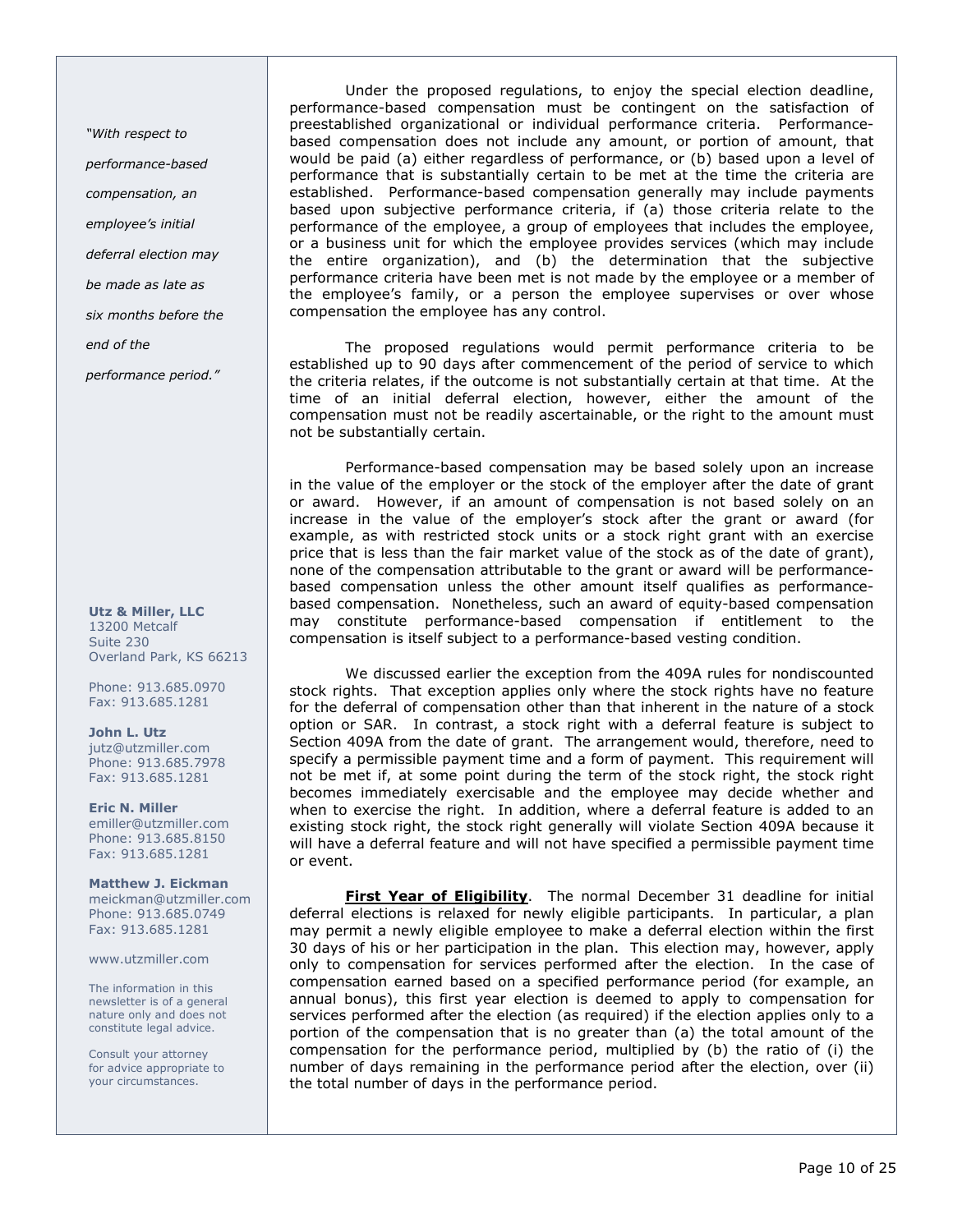"[A] plan may permit a newly eligible employee to make a deferral election within the first 30 days of his or her participation in the plan."

Utz & Miller, LLC 13200 Metcalf Suite 230 Overland Park, KS 66213

Phone: 913.685.0970 Fax: 913.685.1281

John L. Utz jutz@utzmiller.com Phone: 913.685.7978 Fax: 913.685.1281

Eric N. Miller emiller@utzmiller.com Phone: 913.685.8150 Fax: 913.685.1281

Matthew J. Eickman meickman@utzmiller.com Phone: 913.685.0749 Fax: 913.685.1281

www.utzmiller.com

The information in this newsletter is of a general nature only and does not constitute legal advice.

Consult your attorney for advice appropriate to your circumstances.

Deferring Short-Term Deferrals. As noted earlier, amounts paid under the 2-1/2 month rule for short-term deferrals are not subject to Section 409A. An employee may, however, be permitted to defer payment beyond the short-term deferral period, in which case Section 409A would apply. An employee may be permitted to defer payment beyond the time payment originally was scheduled by following the 409A rules for subsequent changes in the time and form of payment. (These rules are described later in this newsletter.) In general, this means the employee must make his or her election at least 12 months before the right to the payment vests, and must defer payment for a period of not less than five years from the date the right to the payment could vest. As a consequence, no payments can be made within five years of the date the right to the payment vests (including upon separation from service), except in the case of a change in control of the corporation, death, disability, or an unforeseeable emergency. This also means if the right to the payment actually vests within 12 months of the election, and the election is given effect so the payment is not made within the short-term deferral period, deferral of the payment would violate Section 409A.

To take an example, assume an employee may be entitled to the immediate payment of a bonus upon the occurrence of an initial public offering ("IPO"). Assume also that this condition qualifies as a substantial risk of forfeiture so the arrangement would constitute a short-term deferral. At some point after obtaining a right to payment, but before the IPO, the employee elects to defer any potential bonus payments to a date five years from the date of the IPO. To comply with the initial deferral election rules, this deferral election must not be given effect for 12 months. Accordingly, if the IPO occurs within 12 months of the deferral election, payment must be made at the time of the IPO in accordance with the short-term deferral rules. If payment is not made at that time, but rather is made, for example, five years from the date of the IPO, that payment would be deemed deferred pursuant to an invalid initial deferral election effective before the required lapse of 12 months. The arrangement would, therefore, violate Section 409A. The proposed regulations get to this result conceptionally by (a) treating the date the substantial risk of forfeiture lapses as the original time of payment established by a fictitious initial deferral election, and (b) treating the form in which the payment would be made absent a deferral election (that is, under the original short-term deferral program) as the original form of payment established under the fictitious initial deferral election.

Initial Deferral Elections for Certain Forfeitable Rights. Commentators had asked the IRS how the initial deferral election rules could be satisfied for grants of nonqualified deferred compensation that occur in the middle of a year, especially where the grant was unforeseeable by the employee. The IRS acknowledged that under these circumstances an initial deferral election could not be made by December 31 of the year preceding the grant, unless the employee had the foresight to request an election in that prior year. The proposed regulations would, therefore, offer partial relief by providing that where a grant of nonqualified deferred compensation is subject to a forfeiture condition requiring the continued performance of services for a period of at least 12 months, an initial deferral election may be made no later than 30 days after the date of grant. This relief will apply, however, only where the election is made at least 12 months in advance of the end of the service period. This results in the election being made at least 12 months before the employee has fully earned the compensation. The rule is intended to be of help in the case of grants of certain ad hoc awards, such as restricted stock units, that are subject to a requirement that the employee continue to perform services for at least 12 months.

Initial Deferral Election for Fiscal Year Compensation. The legislative history to Section 409A suggests that a special deadline should apply to initial deferral elections for compensation paid by employers (or other service recipients) with fiscal years other than the calendar year. The proposed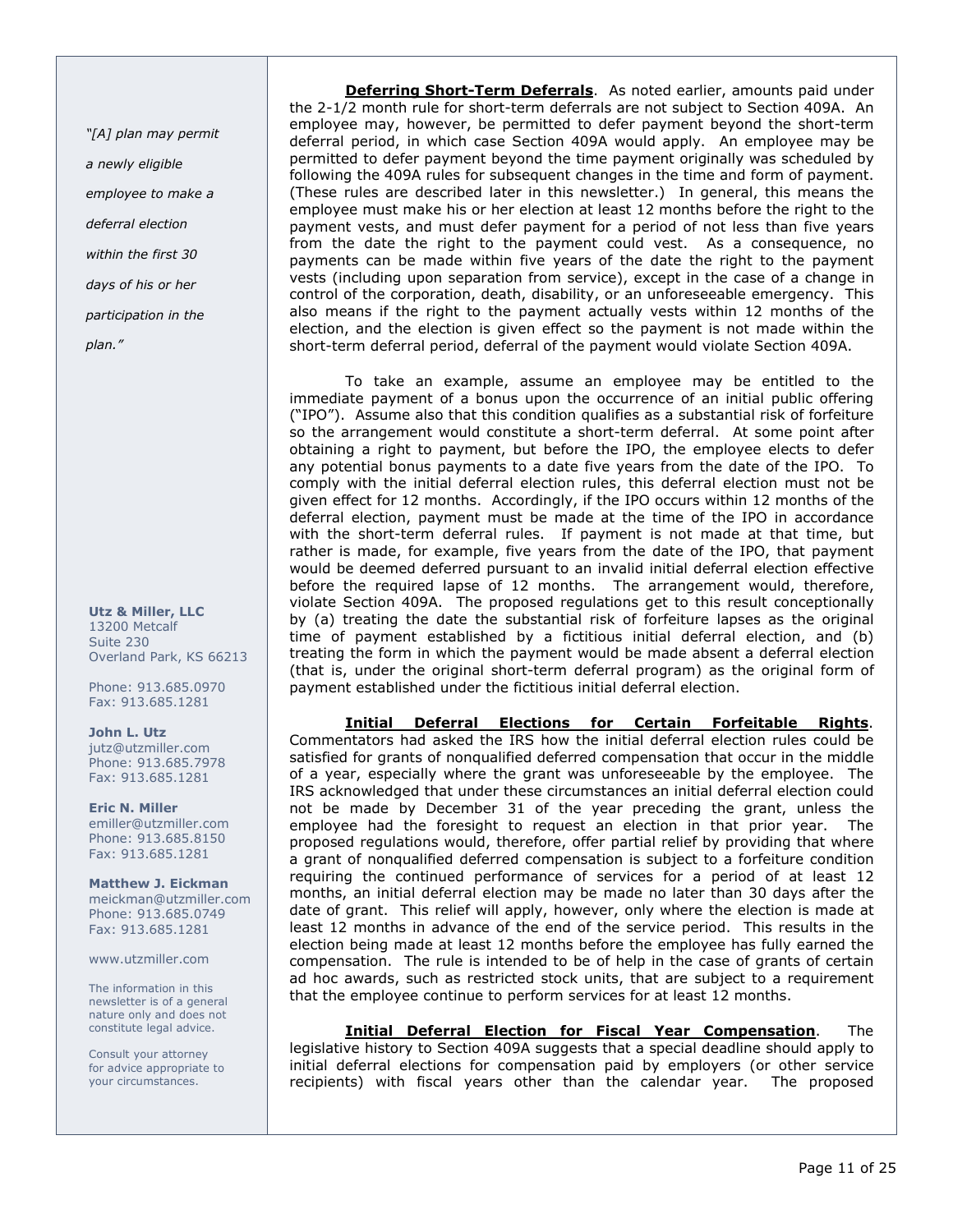"[P]ayments may be made . . . at a fixed date or under a fixed schedule, or upon any of five events. . .."

Utz & Miller, LLC 13200 Metcalf Suite 230 Overland Park, KS 66213

Phone: 913.685.0970 Fax: 913.685.1281

#### John L. Utz jutz@utzmiller.com

Phone: 913.685.7978 Fax: 913.685.1281

Eric N. Miller emiller@utzmiller.com Phone: 913.685.8150 Fax: 913.685.1281

Matthew J. Eickman meickman@utzmiller.com Phone: 913.685.0749 Fax: 913.685.1281

www.utzmiller.com

The information in this newsletter is of a general nature only and does not constitute legal advice.

Consult your attorney for advice appropriate to your circumstances.

regulations would establish such a rule, generally permitting an initial election to defer fiscal year compensation to be made on or before the end of the fiscal year immediately preceding the first fiscal year in which any services are performed for which the compensation is paid. For this purpose, fiscal year compensation does not, however, include all compensation paid by a fiscal year employer. Where compensation is not specifically based upon an employer's fiscal year as the measurement period, the normal timing requirements applicable to initial deferral elections described above would apply unchanged. As a result, the special rule applies to compensation that is based on service periods that are co-extensive with one or more of the employer's consecutive fiscal years, where no amount of the compensation is payable during that service period. For example, a bonus based upon a service period of two consecutive fiscal years, payable after the completion of the second year, would be fiscal year compensation. In contrast, periodic salary payments or bonuses based on service periods other than the employer's fiscal year would not be fiscal year compensation, and the deferral of those amounts would be subject to the general timing rule for initial deferral elections.

Commissions. The proposed regulations would also address the treatment of commissions earned by employees (or other service providers), where a substantial portion of the employees' services consist of the direct sale of a product or service to a customer, each payment consists of a portion of the purchase price or an amount calculated solely by reference to the volume of sales, and each compensation payment is contingent upon the employer receiving payment from an unrelated customer for the product or services. In those circumstances, the employee (or other service provider) will be treated as having performed the relevant services during the year in which the unrelated customer renders payment. This means an employee could make an initial deferral election with respect to commission compensation as late as December 31 of the calendar year preceding the year in which the customer renders the payment from which the commission is derived.

# What Rules Govern the Time and Form of Payment Under Deferred Compensation Programs?

As noted in our February 19, 2005 newsletter, payments may be made under the Section 409A rules at a fixed date or under a fixed schedule, or upon any of five events: a separation from service, death, disability, change in the ownership or effective control of a corporation, or unforeseeable emergency. Where the time of payment is based upon the occurrence of a specified event (such as one of the five events listed above or, as discussed later in the section on "Specified Time or Fixed Schedule of Payments," upon the lapse of a substantial risk of forfeiture), the plan must designate an objectively determinable date or year following the event upon which the payment is to be made. For example, a plan may designate the payment date as 30 days following a separation from service, or the first calendar year following an employee's death.

Payment by Date Administratively Feasible. The IRS acknowledged in the proposed regulations that it may not be administratively feasible to make payment upon the exact date or year designated by a plan. The regulations, therefore, would treat a payment as made upon the plan's designated date if the payment is made by the later of (a) the end of the calendar year containing the designated date (or when only a year is designated, the end of that calendar year), or (b) the  $15<sup>th</sup>$  day of the third calendar month following the designated date.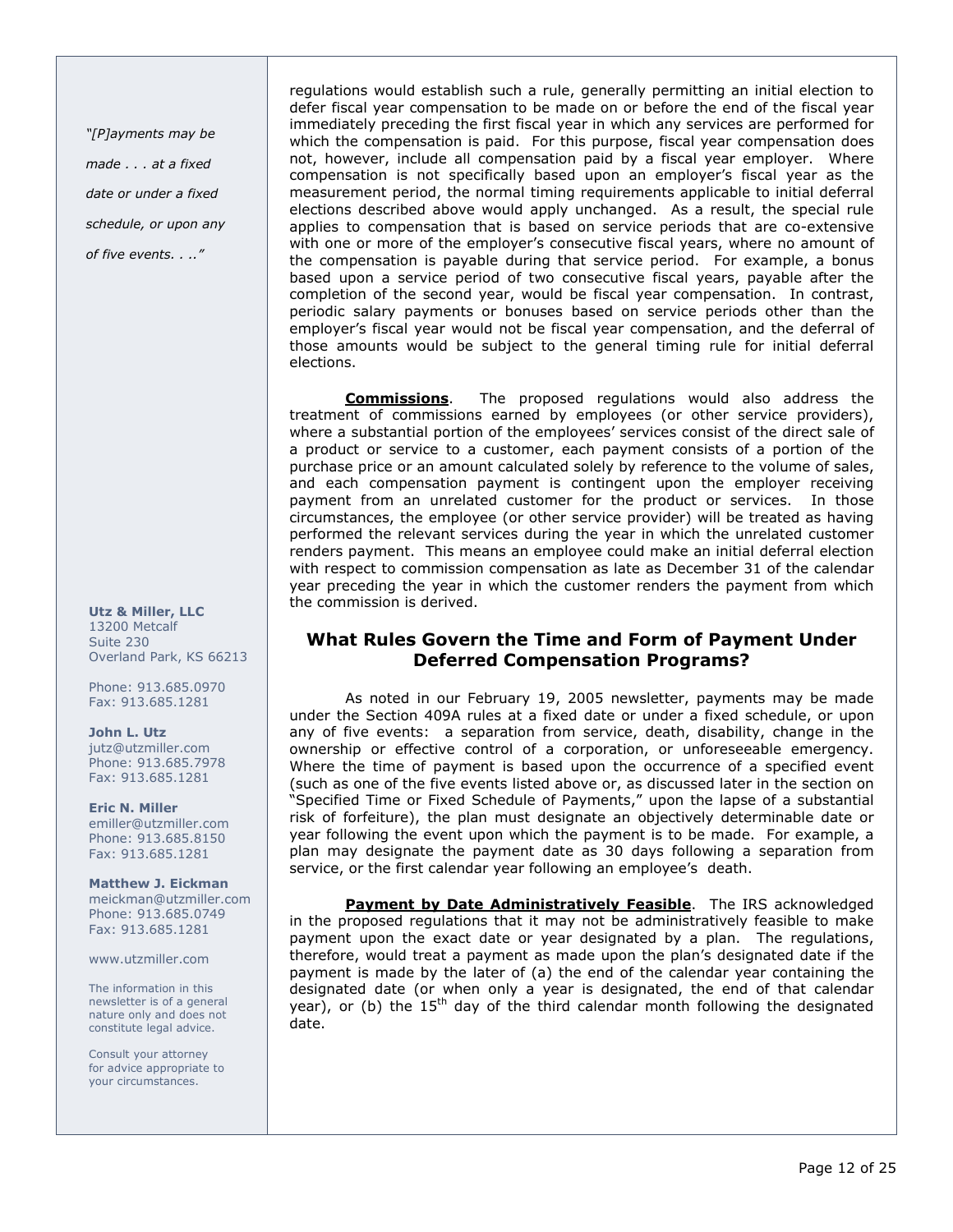"[W]here the calculation of an amount of a payment is not administratively practicable, payment may be made during the first calendar year in which the payment is administratively practicable."

Utz & Miller, LLC 13200 Metcalf Suite 230 Overland Park, KS 66213

Phone: 913.685.0970 Fax: 913.685.1281

John L. Utz jutz@utzmiller.com Phone: 913.685.7978 Fax: 913.685.1281

Eric N. Miller emiller@utzmiller.com Phone: 913.685.8150 Fax: 913.685.1281

Matthew J. Eickman meickman@utzmiller.com Phone: 913.685.0749 Fax: 913.685.1281

www.utzmiller.com

The information in this newsletter is of a general nature only and does not constitute legal advice.

Consult your attorney for advice appropriate to your circumstances.

In addition, where the calculation of an amount of a payment is not administratively practicable, payment may be made during the first calendar year in which the payment is administratively practicable. To avoid abuse, however, any inability to make payment that is caused by action or inaction of the employee or the employee's estate will not be treated as causing the payment to be administratively infeasible. There is a similar rule in the case of employer insolvency. In particular, where the funds of an employer are not sufficient to make payment on the designated date without jeopardizing the solvency of the employer, payment will be treated as made on the plan's designated date if payment is made during the first calendar year in which the employer's funds are sufficient to make payment without jeopardizing the employer's solvency.

Changing Time and Form After Payment Event Has Occurred. An employee may change the time and form of payment after the occurrence of the event upon which the payment is to be made, if the change would otherwise be timely and permissible under the proposed regulations. As an example, consider a plan that provides for a lump sum payment on the third anniversary following separation from service. Consider further an employee who has a separation from service on July 1, 2010. The July 1, 2013 payment date is treated as the fixed date upon which payment is to be made. Accordingly, the employee generally could elect to defer the time and form of payment, provided that the election were made on or before June 30, 2012, and deferred payment to at least July 1, 2018.

Specified Time or Fixed Schedule of Payments. Generally, under the proposed regulations, a plan will be deemed to provide for a specified time or fixed schedule of payments where, at the time of deferral, the specific date upon which the payment or payments will be made may be objectively determined. The proposed regulations permit plans to simply specify the calendar year or years in which payments are scheduled to be made, without specifying the particular date within a year on which payment will be made. This raises a question as to how the rules permitting subsequent deferrals operate where a year, rather than a particular date, is specified. The question arises because where an amount is payable at a specified time or per a fixed schedule, and the plan permits a delay in payment under a subsequent election, the plan must require that the subsequent election be made at least 12 months prior to the date of the first scheduled payment. So, where only a year of distribution is specified, when is the first scheduled payment considered to occur? For a plan that designates only the year in which payment is to be made (rather than a specified date), the first scheduled payment is, under the proposed regulations, deemed to be scheduled to be paid as of January 1 of that year.

In addition, the proposed regulations provide a special rule that applies where vesting is based upon the occurrence of an event. A plan will be considered to provide for payment at a specified time or per a fixed schedule if the plan provides, at the time of deferral, that payment will be made at a date or dates that are objectively determinable based upon the date of the lapsing of a substantial risk of forfeiture. In determining when a substantial risk of forfeiture lapses, any acceleration of vesting due to death or disability is ignored. So, for example, a plan that provides that payments will be made in three annual installments each December 31 following an initial public offering (where the condition that an IPO occur constitutes a substantial risk of forfeiture) would satisfy the requirement that the plan provide for payments at a specified time or pursuant to a fixed schedule.

Separation from Service. Another permissible payment event is separation from service. An employee will be considered to have experienced a separation from service if he or she dies, retires, or otherwise has a termination of employment with the employer. An employment relationship will, however, be treated as continuing intact while an individual is on military leave, sick leave, or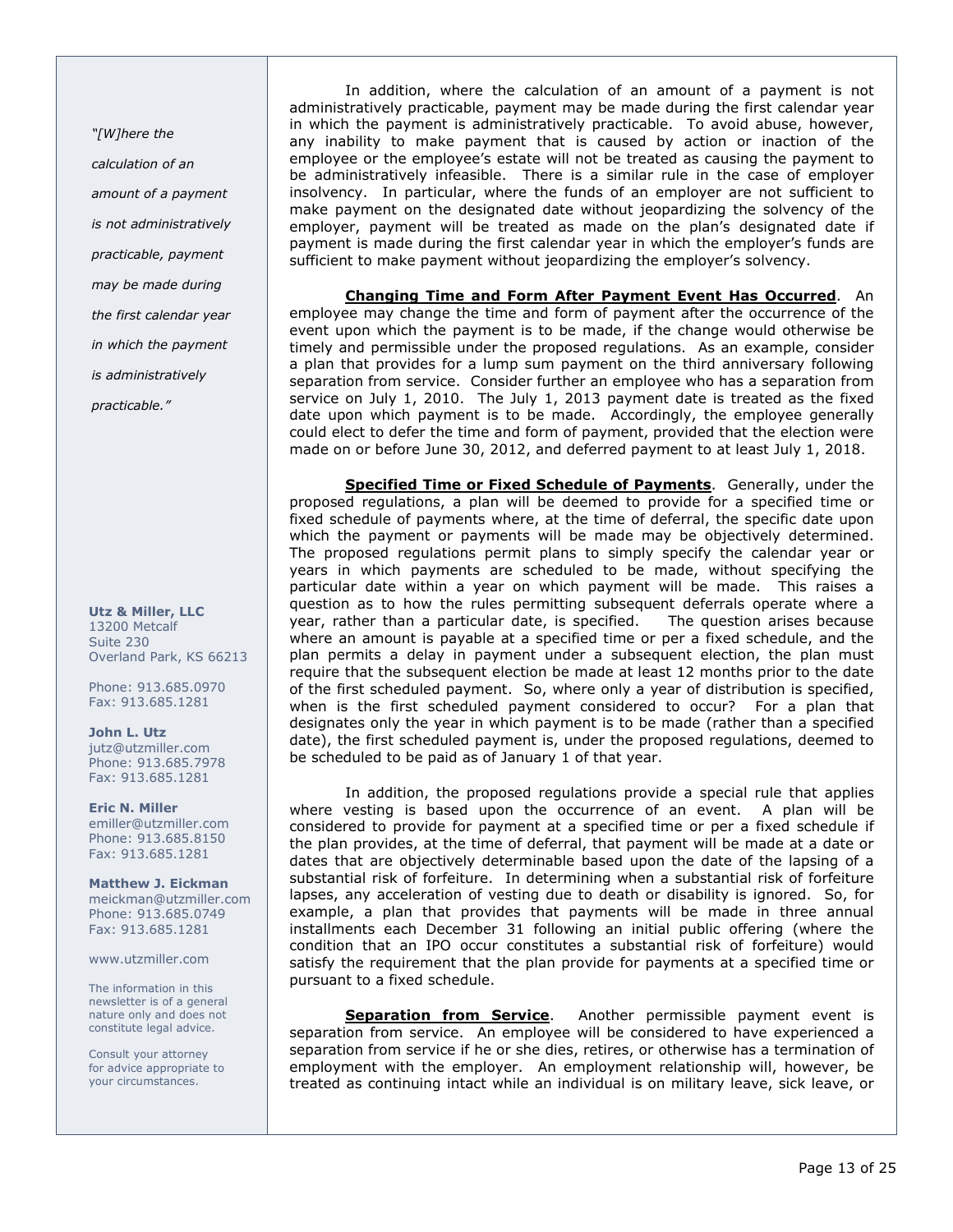"[A]n employee will be treated as having terminated employment . . . where the facts and circumstances indicate that the employer and employee did not intend for the employee to provide more than insignificant services . . . in the future."

Utz & Miller, LLC 13200 Metcalf Suite 230 Overland Park, KS 66213

Phone: 913.685.0970 Fax: 913.685.1281

John L. Utz jutz@utzmiller.com Phone: 913.685.7978 Fax: 913.685.1281

Eric N. Miller emiller@utzmiller.com Phone: 913.685.8150 Fax: 913.685.1281

Matthew J. Eickman meickman@utzmiller.com Phone: 913.685.0749 Fax: 913.685.1281

www.utzmiller.com

The information in this newsletter is of a general nature only and does not constitute legal advice.

Consult your attorney for advice appropriate to your circumstances.

other bona fide leave of absence (such as temporary employment by the government) if the period of that leave does not exceed six months, or if longer, so long as the individual's right to reemployment with the employer is provided either by statute or by contract. If a period of leave exceeds six months and the individual's right to reemployment is not provided for either by statute or by contract, the employee's employment relationship will be deemed to terminate on the first date immediately following expiration of the six month period.

Whether an employee has experienced a termination of employment is to be determined based on the particular facts and circumstances. The IRS does not intend that the standard for separation from service permit the extension of deferrals through the use of consulting agreements or other devices under which an employee technically agrees to perform services as demanded, but for which there is no intent that the employee actually perform any significant services. As a result, the proposed regulations set forth an anti-abuse rule under which an employee will be treated as having terminated employment and had a separation from service where the facts and circumstances indicate that the employer and employee did not intend for the employee to provide more than insignificant services for the employer in the future. The employee will be considered terminated even though the employer may have a contractual right to require the employee to be available to perform services if requested. For this purpose, an employer and employee will be deemed to have intended for the employee to provide more than insignificant services, and therefore not to have suffered a separation from service triggering a distribution, if the employee provides services at an annual rate equal to at least 20 percent of the services rendered during the immediately preceding three full calendar years of employment (or, if the employee was employed for less than three years, that lesser period), and the annual remuneration for those services is equal to at least 20 percent of the average remuneration earned during that same period.

Just as the standard for separation from service is not intended to permit the extension of deferrals, it is not intended to permit the acceleration of deferrals. In particular, a formal termination of employment may be disregarded. For example, where an employee continues to provide services to a prior employer in a capacity other than as an employee, such as continuing on as an independent contractor, a separation from service will be treated as not having occurred if the former employee provides services at an annual rate that is 50 percent or more of the services rendered, on average, during the final three calendar years of employment (or, if the employee was employed for less than three years, that lesser period) and the annual remuneration for those services is 50 percent or more of the average annual remuneration earned during that same period.

The IRS has made clear that although Section 409A uses the phrase "separation from service," which is the same phrase used under the old "same desk rule" applicable to Section 401(k) plans, the same desk rule does not apply in determining what constitutes a separation from service for purposes of the 409A rules.

Delay for Key Employees. Payments upon a separation from service of a key employee of a corporation the stock of which is publicly traded on an established securities market must be delayed at least six months following separation. In general, a key employee for this purpose is a key employee under the top-heavy rules applicable to qualified retirement plans.

The proposed regulations set forth rules governing when the determination of whether an individual is a key employee must be made. In particular, the identification of key employees will be based on the 12 month period ending on an identification date chosen by the employer. Persons who meet the requirements for being key employees during that 12 month period are considered key employees for the 12 month period commencing on the first day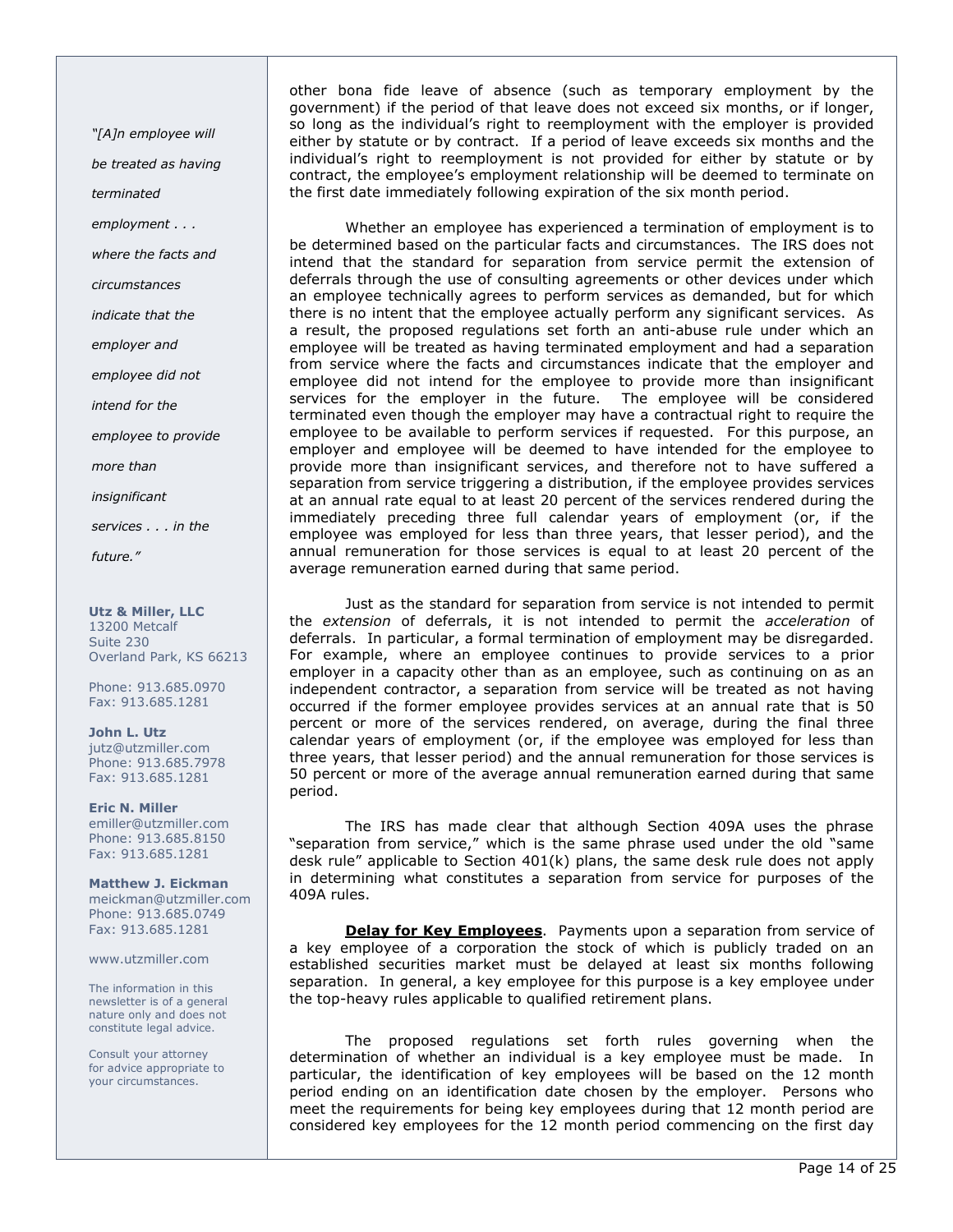"[P]ayments may be made upon the earlier of, or the later, of two or more specified permissible payment events or times."

#### Utz & Miller, LLC 13200 Metcalf Suite 230 Overland Park, KS 66213

Phone: 913.685.0970 Fax: 913.685.1281

## John L. Utz

jutz@utzmiller.com Phone: 913.685.7978 Fax: 913.685.1281

Eric N. Miller emiller@utzmiller.com Phone: 913.685.8150 Fax: 913.685.1281

Matthew J. Eickman meickman@utzmiller.com Phone: 913.685.0749 Fax: 913.685.1281

www.utzmiller.com

The information in this newsletter is of a general nature only and does not constitute legal advice.

Consult your attorney for advice appropriate to your circumstances.

of the fourth month following the end of the 12 month period. For example, if an employer chooses December 31 as an identification date, any key employees identified during the calendar year ending December 31 would be treated as key employees for the 12 month period commencing the following April 1. Employers may choose an identification date other than December 31, so long as the date chosen is used consistently, and provided that any change in the identification date is not effective for a period of at least 12 months.

To meet the six month delay requirement, a plan may provide that any payment pursuant to a separation from service due within the six month period will be delayed until the end of the six month period, or, alternatively, that each scheduled payment payable pursuant to a separation from service will be delayed six months, or a combination of the two. A plan may be amended to specify or change the manner in which the six month delay will be implemented, but only if the amendment is not effective for at least 12 months. A plan may even provide employees with an election as to the manner in which the six month delay will be implemented, if that election is subject to the otherwise applicable deferral election rules.

**Disability**. An employee will be disabled for purposes of the distribution rules if the employee (a) is unable to engage in any substantial gainful activity by reason of any medically determinable physical or mental impairment which can be expected to result in death or can be expected to last for a continuous period of not less than 12 months, or (b) is, by reason of any medically determinable physical or mental impairment which can be expected to result in death or can be expected to last for a continuous period of not less than 12 months, receiving income replacement benefits for a period of not less than three months under an accident or health plan covering employees of the employer. Under the proposed regulations, a plan may provide that an employee will be deemed disabled if he or she is determined to be totally disabled by the Social Security Administration.

Multiple Payment Events. In welcome relief, the proposed regulations permit a plan to provide that payments may be made upon the earlier of, or the later, of two or more specified permissible payment events or times. A different form of payment may be elected for each potential payment event. For example, a plan can provide that an employee will receive an installment payment upon separation from service or, if earlier, a lump sum payment upon death.

**Delay in Payment by Employer**. The proposed regulations offer employers a limited ability to delay payments due under a nonqualified deferred compensation plan without violating the requirements of Section 409A. In particular, the proposed regulations provide generally that in the case of (a) payments the deduction for which would be limited or eliminated by the \$1 million limitation of Tax Code  $\S$  162(m), (b) payments that would violate securities or other laws, or (c) payments that would violate loan covenants or other contractual terms to which the employer is a party, where violation of the loan covenant or contractual term would result in material harm to the employer, the plan may provide that the payment will be delayed. A plan may be amended to add a provision providing for such a delay, but the amendment could not be effective for a period of at least 12 months. If a plan were amended to remove such a provision with respect to amounts previously deferred, the amendment would constitute a prohibited acceleration of payment.

In the case of amounts for which a deduction would be limited or reduced by application of the \$1 million limitation of Section 162(m), payment can be deferred either to a date in the first year in which the employer reasonably anticipates that the payment will not result in a limitation of a deduction, or the year in the which the employee separates from service. With respect to amounts that would violate loan covenants or similar contracts, or would result in a violation of federal securities laws or other applicable laws, the arrangement must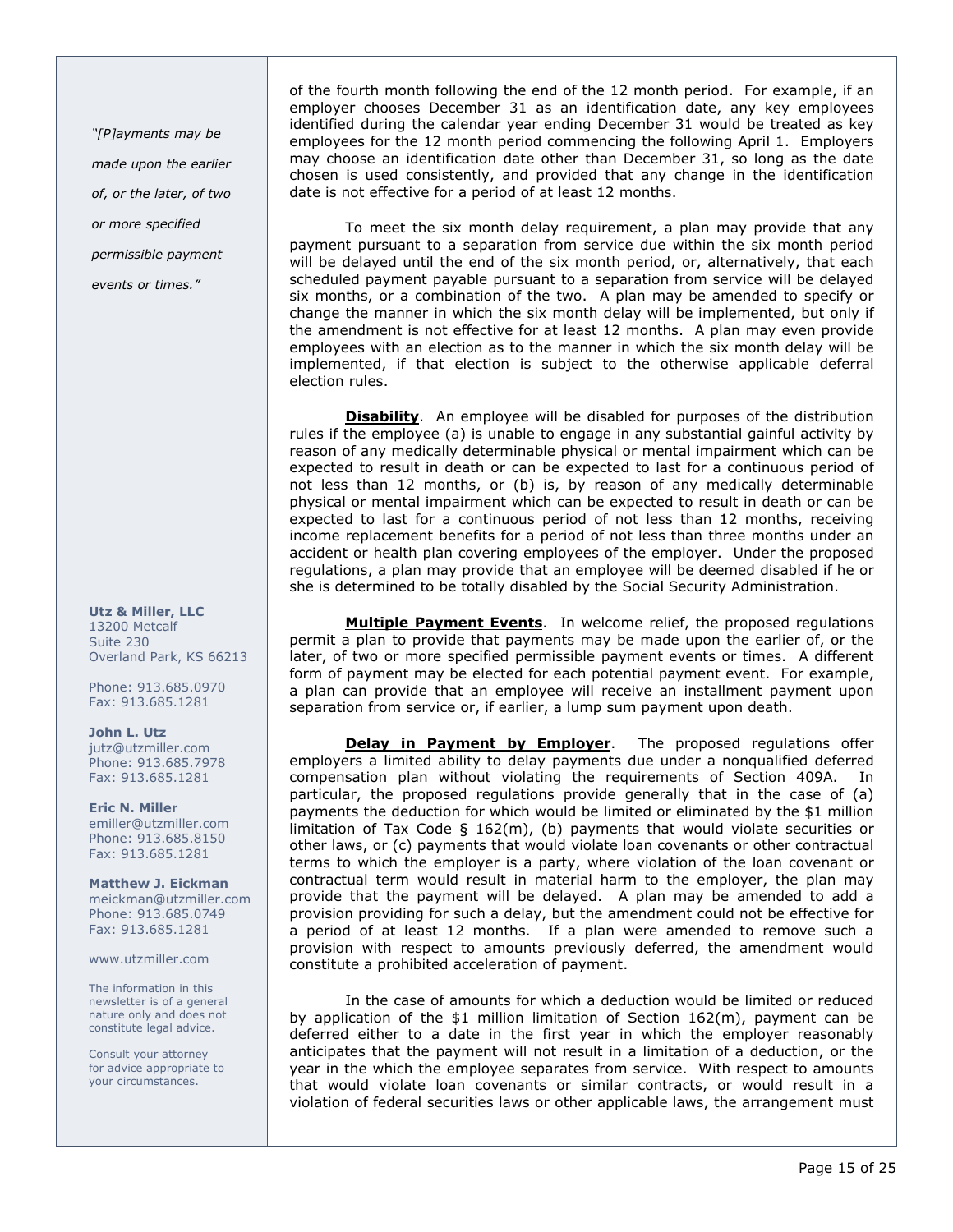"The proposed regulations provide limited, though welcome, relief from the rules governing the time and form of payments where a

[plan] is terminated."

#### Utz & Miller, LLC 13200 Metcalf Suite 230 Overland Park, KS 66213

Phone: 913.685.0970 Fax: 913.685.1281

John L. Utz jutz@utzmiller.com Phone: 913.685.7978 Fax: 913.685.1281

Eric N. Miller emiller@utzmiller.com Phone: 913.685.8150 Fax: 913.685.1281

Matthew J. Eickman meickman@utzmiller.com Phone: 913.685.0749 Fax: 913.685.1281

www.utzmiller.com

The information in this newsletter is of a general nature only and does not constitute legal advice.

Consult your attorney for advice appropriate to your circumstances.

provide that the payment will be made in the first calendar year in which the employer reasonably anticipates the payment would not violate the loan or contractual terms, the violation of the loan or other contractual terms would not result in material harm to the employer, or the payment would not result in a violation of federal securities laws or other applicable laws.

**Disputed Payments and Refusals to Pay**. The proposed regulations address possible violations of Section 409A due to an employer's refusal to pay deferred compensation when due. This could occur either where the employer disputes the amount of the payment or simply refuses to pay. In either situation, the proposed regulations generally provide that the payment will be deemed to be made upon the date scheduled, if the employee is acting in good faith and makes reasonable, good faith efforts to collect the amount. Factors used in determining whether an employee is acting in good faith and making reasonable, good faith efforts to collect include the amount of the payment or the portion of the payment in dispute, as well as the size of the disputed portion in relation to the entire payment. Although payment may be delayed, payment may not be made subject to a subsequent deferral election, but must instead be made by the later of the end of the calendar year in which, or the  $15<sup>th</sup>$  day of the third month following the date that, the employer and the employee enter into a legally binding settlement of the dispute, the employer concedes that the full amount is payable, or the employer is required to make the payment pursuant to a final and nonappealable judgment or other binding decision. An employee will be treated as having requested that a payment not be made, rather than the employer having refused to make payment, where the decision that the employer will not make payment is made by the employee, or by any person or group of persons under the supervision of the employee at the time the decision is made.

**Acceleration**. In general, payments of deferred compensation may not be accelerated, except as provided in IRS regulations. Notice 2005-1 did, however, list certain permissible payment accelerations, including payments necessary to comply with a domestic relations order, payments necessary to comply with certain conflict of interest rules, payments intended to pay employment taxes, and certain de minimis payments related to a participant's termination of his or her interest in the plan. The proposed regulations would also permit a plan to accelerate distribution to pay amounts includible in income as a result of failing to meet the requirements of Section 409A. An amount will have been deemed to be included in income for this purpose if it was timely reported on Form W-2 or Form 1099-MISC.

**Plan Termination.** The proposed regulations provide limited, though welcome, relief from the rules governing the time and form of payments where a nonqualified deferred compensation arrangement is terminated. A number of commentators had asked that employers be allowed to retain the right to accelerate payment upon termination of an arrangement, where that termination is at the discretion of the employer. The IRS declined to grant a blanket exemption permitting such acceleration, but did describe three circumstances in which a plan can be terminated, with distribution accelerated. The first concerns an employer that wants to cease providing a certain category of nonqualified deferred compensation entirely. A plan can be terminated, with distribution accelerated, if (a) all arrangements of the same type (account balance plans, nonaccount balance plans, separation pay plans, or equity-based arrangements) are terminated with respect to all participants, (b) no payments other than those otherwise payable under the terms of the plan absent a termination of the plan are made within 12 months of the termination, (c) all payments are made within 24 months of termination of the arrangement, and (d) the employer does not adopt a new arrangement that would be aggregated with any terminated arrangement for a period of five years following termination.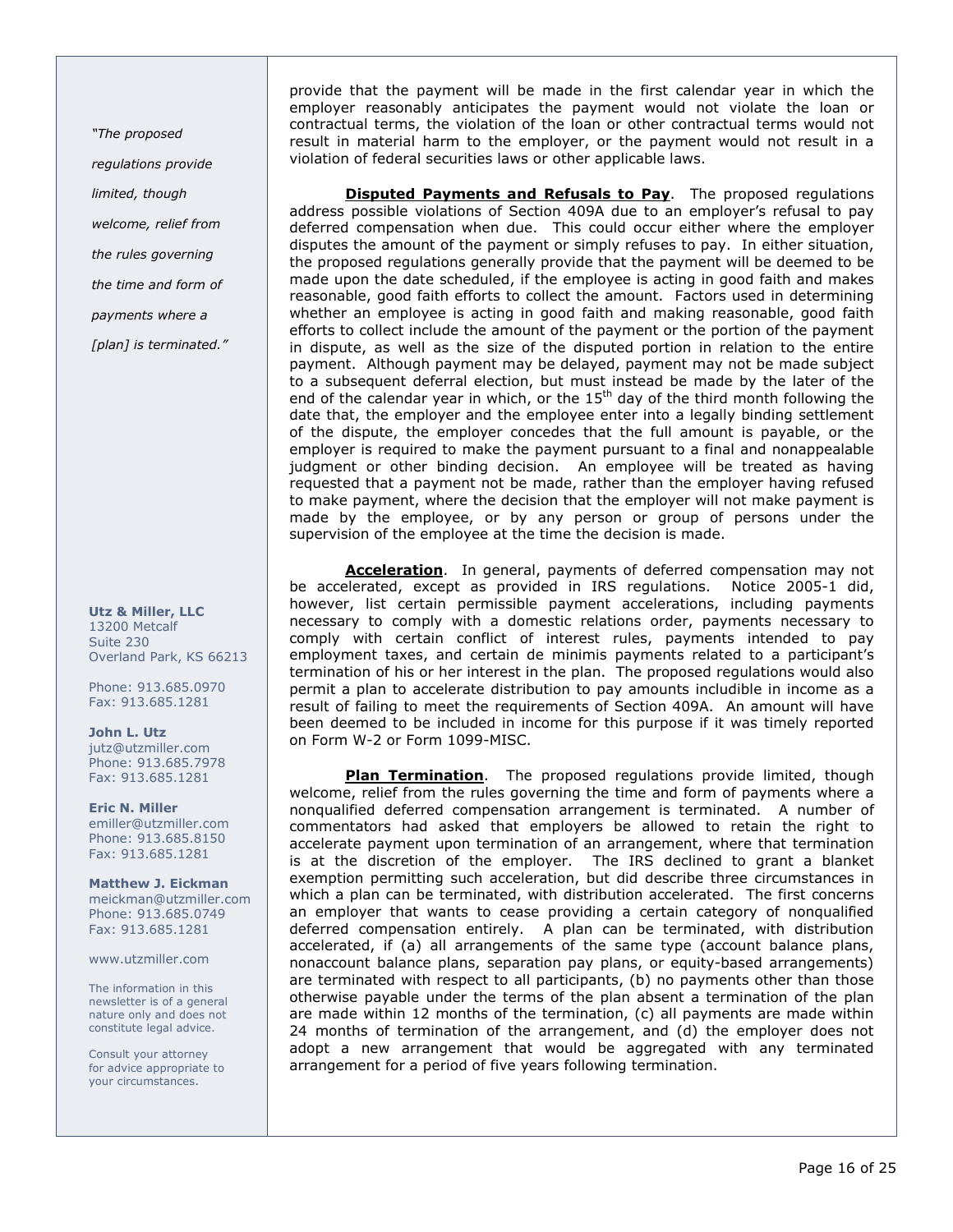"[A] plan may permit an employee to make a subsequent election to further delay a payment, or to change the form of a payment [if certain conditions are met]."

### Utz & Miller, LLC 13200 Metcalf Suite 230 Overland Park, KS 66213

Phone: 913.685.0970 Fax: 913.685.1281

## John L. Utz

jutz@utzmiller.com Phone: 913.685.7978 Fax: 913.685.1281

## Eric N. Miller

emiller@utzmiller.com Phone: 913.685.8150 Fax: 913.685.1281

## Matthew J. Eickman

meickman@utzmiller.com Phone: 913.685.0749 Fax: 913.685.1281

## www.utzmiller.com

The information in this newsletter is of a general nature only and does not constitute legal advice.

Consult your attorney for advice appropriate to your circumstances.

Under a second exception, a corporate employer may, during the 12 months following a change in control of the corporation, elect to terminate a plan and make payments to participants. Under a third exception, a plan may provide that the plan terminates upon certain corporate dissolutions, or with the approval of a bankruptcy court, provided that the amounts deferred are included in participant's gross income by the latest of (1) the calendar year in which the plan termination occurs, (2) the calendar year in which the amounts are no longer subject to a substantial risk of forfeiture, or (3) the first calendar year in which the payments are administratively practicable.

Unforeseeable Emergency or Hardship Distribution: Termination of Deferral Election. The IRS noted that under the Section  $401(k)$  plan rules, a participant normally must halt elective deferrals of compensation to nonqualified plans after receiving a hardship distribution from the 401(k) plan. The proposed regulations, in recognition of this requirement, permit a nonqualified deferred compensation plan to provide that a deferral election will terminate if required for an employee to obtain a hardship distribution under a  $401(k)$  plan. In addition, a plan may provide that a deferral election will terminate if the employee obtains a payment under the nonqualified plan due to an unforeseeable emergency. In each case, the deferral election must be terminated, not merely suspended. A deferral election made after termination of a prior election due to an unforeseeable emergency or a Section 401(k) hardship distribution will be treated as an initial deferral election, subject to the normal timing rules for those elections. The proposed regulations would also permit distributions to be made from a nonqualified plan as necessary to avoid a nonallocation year under an S corporation ESOP.

**Subsequent Changes in the Time and Form of Payment**. Although distributions may not be accelerated under Section 409A, a plan may permit an employee to make a subsequent election to further delay a payment, or to change the form of a payment. A subsequent election to do so will be permissible only if:

- The plan requires that the election not take effect until at least 12 months after the date on which the election is made
- In the case of an election related to a payment other than a payment on account of death, disability, or the occurrence of an unforeseeable emergency, the plan must require that the first payment with respect to which the election is made be deferred for a period of at least five years from the date the payment would otherwise have been made (the "five-year rule"), and
- The plan requires that any election related to a payment at a specified time or pursuant to a fixed schedule be made at least 12 months prior to the date of the first scheduled payment.

The proposed regulations clarify the application of the five-year rule to distributions made in the form of a stream of payments, such as installment payments. The question is whether individual installments are treated as separate payments or as one payment. Under the proposed regulations, each separately identified amount to which an employee is entitled on a determinable date is a separate payment. Therefore, if an amount is separately identified as a payment, either because the right arises under a separate arrangement or because the arrangement simply identifies the amount as a separate payment, the amount will not be aggregated with other amounts for purposes of the rules relating to subsequent changes in the time and form of payment and the prohibition on acceleration. For example, an arrangement may provide that 50 percent of a benefit is paid as a lump sum at separation from service, and the remainder is paid as a lump sum at age 60, which would identify each amount as a separate payment. Once a payment has been separately identified, the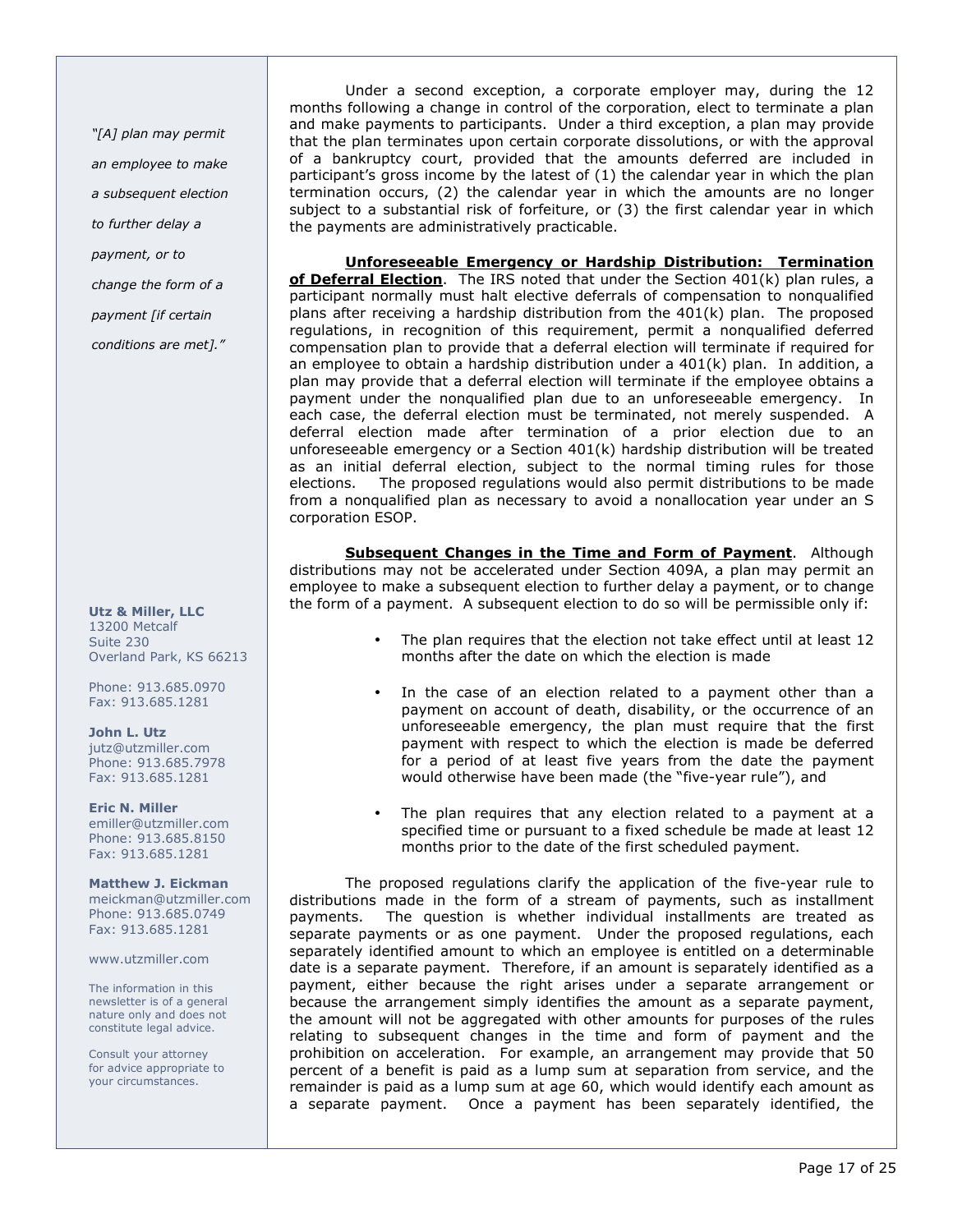"[A] plan may provide for a different form of payment depending upon the payment event."

Utz & Miller, LLC 13200 Metcalf Suite 230 Overland Park, KS 66213

Phone: 913.685.0970 Fax: 913.685.1281

John L. Utz jutz@utzmiller.com Phone: 913.685.7978 Fax: 913.685.1281

Eric N. Miller emiller@utzmiller.com Phone: 913.685.8150 Fax: 913.685.1281

Matthew J. Eickman meickman@utzmiller.com Phone: 913.685.0749 Fax: 913.685.1281

www.utzmiller.com

The information in this newsletter is of a general nature only and does not constitute legal advice.

Consult your attorney for advice appropriate to your circumstances.

payment may only be aggregated with another payment if that aggregation would otherwise comply with rules relating to subsequent changes in the time and form of payment.

With respect to installment payments, an entitlement to a series of installment payments is generally to be treated as a single payment for purposes of the subsequent deferral rules. The proposed regulations do, however, allow an arrangement to instead specify that a series of installment payments will be treated as a series of separate payments. So, the plan terms will determine the treatment of installment payments. Generally, it would seem better to treat a series of installments as a single payment, as the following example illustrates. If a five-year installment payment is treated as a single payment and is scheduled to commence on July 1, 2010, the employee could, consistent with the five-year rule, change the time and form of the payment to a lump sum payment on July 1, 2015, provided the other conditions related to a change in the time and form of payment are met. In contrast, if a five-year installment payment is designated as five separate payments scheduled for the years 2010 through 2014, the employee could not change the time and form of the payment to a lump sum payable on July 1, 2015, because the separate payments scheduled for the years 2011 through 2014 would not have been deferred at least five years. Instead, the employee could change the time and form of payment to a lump sum only if the payment were scheduled to occur no earlier than 2019 (five years after the last of the originally scheduled payments).

The proposed regulations also create a special rule for life annuities. Entitlement to a life annuity is treated as a single payment. Plans may not choose to treat a life annuity as a series of separate payments.

Multiple Payment Events. As noted earlier, a plan may provide that a payment will be made upon the earlier of, or the later of, multiple specified permissible payment events. In addition, a plan may provide for a different form of payment depending upon the payment event. For example, a plan may provide that an employee is entitled to an annuity at age 65 or, if earlier, a lump sum payment upon separation from service.

Where there are multiple potential payment events, and possibly multiple forms of payment, the proposed regulations apply the subsequent deferral rules for changing the time and form of payment (and the anti-acceleration rules) to each payment event separately. So, in the example above, the rules would apply separately to the employee's entitlement to the installment payment at age 65 and his or her entitlement to a lump sum payment at separation from service. As a result, the employee could delay the annuity payment date (under the rules governing changes in the time and form of payment), while retaining a separate right to receive a lump sum payment at separation from service if that were to occur at an earlier date. In that case, the five-year rule would apply to the annuity payment date (delaying payment from age 65 to at least age 70), but not to the unchanged lump sum payment available upon separation from service before age 70.

In similar fashion, a plan may provide that an intervening event (that is a permissible payment event) may override an existing payment schedule already in pay status. For example, a plan could provide that a participant will receive six installment payments commencing at separation from service, but if the participant dies after payment commences, all remaining benefits will be paid in a lump sum.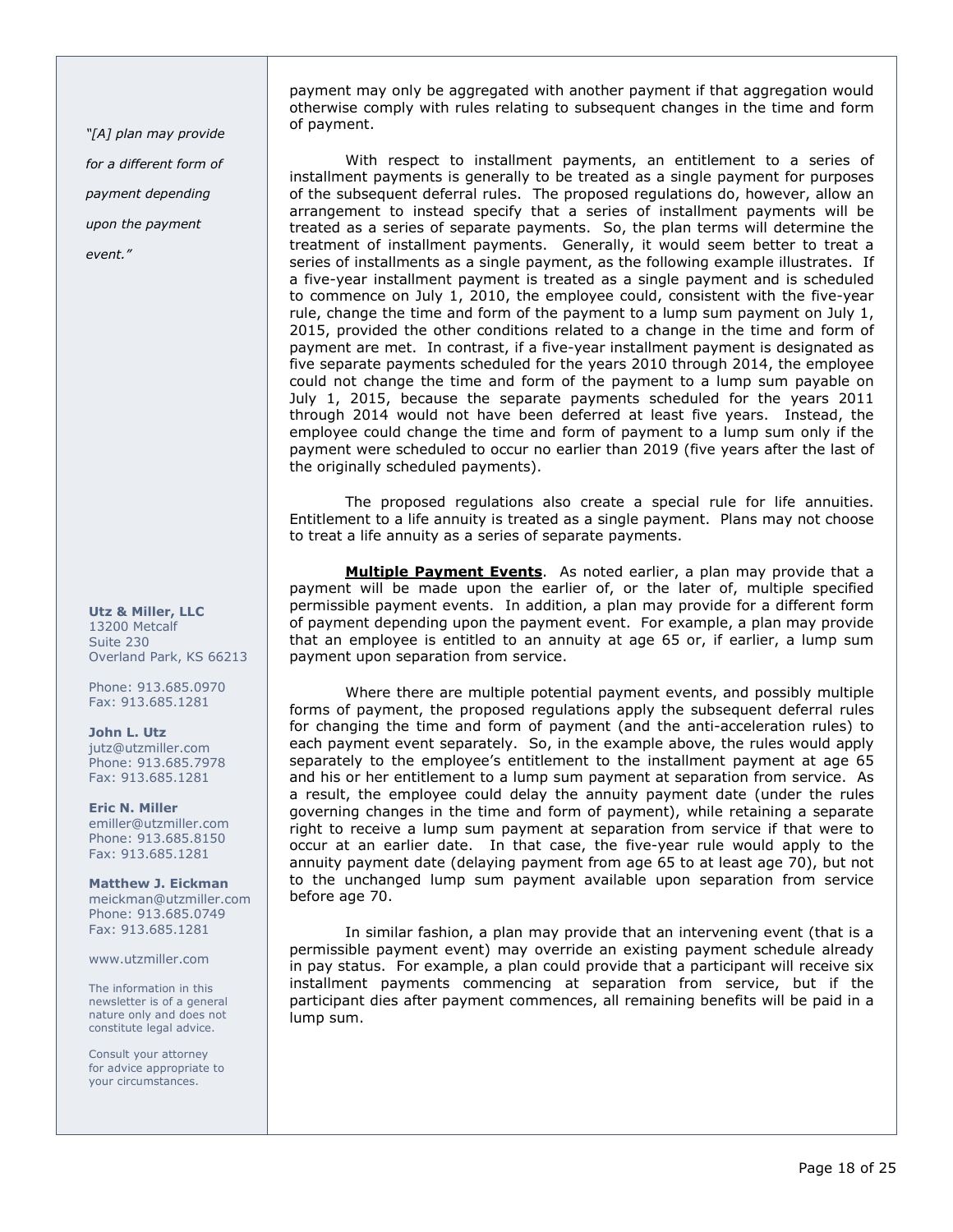"[A] change in an employee's 401(k) deferral election will not result in violation of the Section 409A rules with respect to

the wrap plan."

#### Utz & Miller, LLC 13200 Metcalf Suite 230 Overland Park, KS 66213

Phone: 913.685.0970 Fax: 913.685.1281

John L. Utz jutz@utzmiller.com Phone: 913.685.7978 Fax: 913.685.1281

Eric N. Miller emiller@utzmiller.com Phone: 913.685.8150 Fax: 913.685.1281

Matthew J. Eickman meickman@utzmiller.com Phone: 913.685.0749 Fax: 913.685.1281

www.utzmiller.com

The information in this newsletter is of a general nature only and does not constitute legal advice.

Consult your attorney for advice appropriate to your circumstances.

Generally, the addition to a plan of a new payment event, or a fixed time or fixed schedule of payments, will be subject to the rule governing changes in the time and form of payment and the anti-acceleration rules. As a result, no fixed time of payment could be added that did not defer payment for at least five years from the date the fixed time is added. In addition, no payment due to any other added permissible event could be made within five years of the addition of the event. For example, an employee entitled to a payment only on January 1, 2050, could not make a subsequent deferral election to be paid on the later of January 1, 2050, or separation from service, but could make a subsequent deferral election to be paid on the later of separation from service or January 1, 2055.

# What Rules Apply to Wrap 401(k) Plans and Other Plans Linked to Qualified Plans?

Early comments from IRS and Treasury officials caused many to worry that 401(k) wrap plans could not operate consistent with the Section 409A rules. Fortunately, the proposed regulations make some accommodation for these programs. Specifically, the proposed regulations provide that a change in an employee's 401(k) deferral election which would affect the amount deferred under a wrap program will not be treated as either a deferral election or an acceleration of payment under the wrap plan. This means a change in an employee's 401(k) deferral election will not result in violation of the Section 409A rules with respect to the wrap plan. This relief applies only if, for any given calendar year, the employee's action or inaction in making 401(k) elections does not cause the total amounts deferred under all nonqualified deferred compensation plans in which the employee participates to increase or decrease by an amount exceeding the Tax Code Section 402(g) limit (\$14,000 in 2005; \$15,000 in 2006, not counting catchup contributions).

Similar relief is provided with respect to matching contributions. In particular, an employee's election as to the amount he or she chooses to contribute as an elective deferral or after-tax contribution to a qualified plan that affects the matching or other contingent contributions to be made under the nonqualified plan will not be treated as a deferral election or an acceleration. This relief applies only if (a) the matching or contingent amounts are either forfeited or never credited under the nonqualified plan if the employee makes no elective deferral or after-tax contribution under the qualified plan, and (b) the employee's action or inaction under the qualified plan does not result in an increase or decrease in the amount deferred under all nonqualified plans in which the employee participates in an amount exceeding the Section 402(g) limit (again, \$14,000 in 2005; \$15,000 in 2006, not counting catch-up contributions).

The proposed regulations also provide limited relief with respect to nonqualified plans linked to qualified retirement plans other than in a wrap 401(k) arrangement. In particular, the proposed regulations provide that where the amount deferred under a nonqualified plan is an amount determined under the formula for determining benefits under a qualified retirement plan, but disregarding one or more Tax Code limitations applicable to qualified plans (such as the Section 415 benefit limitations, the Section 401(a)(17) compensation limitation, or the Section 402(g) elective deferral dollar limitations), or is determined as an amount offset by some or all of the benefits provided under a qualified retirement plan, the operation of the qualified plan with respect to changes in the Tax Code benefit limitations will not constitute a prohibited acceleration of payment under the nonqualified arrangement. This will be the case even though an increase in those Tax Code limitations may effectively result in a decrease in amounts deferred under the nonqualified plan.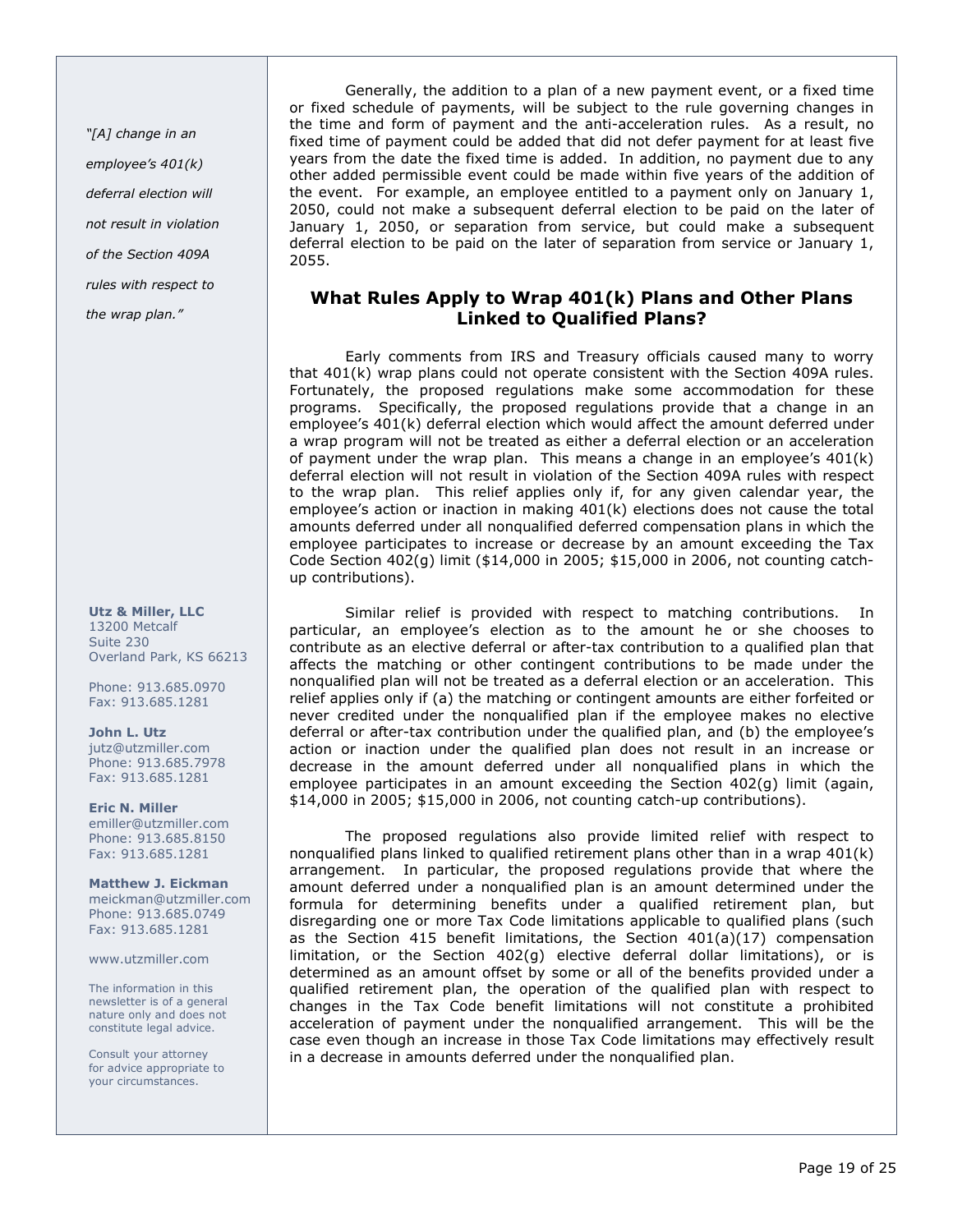"The new 409A rules

generally apply to

amounts deferred on

or after January 1,

2005."

Utz & Miller, LLC 13200 Metcalf Suite 230 Overland Park, KS 66213

Phone: 913.685.0970 Fax: 913.685.1281

John L. Utz jutz@utzmiller.com Phone: 913.685.7978 Fax: 913.685.1281

Eric N. Miller emiller@utzmiller.com Phone: 913.685.0749 Fax: 913.685.1281

Matthew J. Eickman meickman@utzmiller.com Phone: 913.685.0970 Fax: 913.685.1281

www.utzmiller.com

The information in this newsletter is of a general nature only and does not constitute legal advice.

Consult your attorney for advice appropriate to your circumstances.

In addition, with respect to these same nonqualified plans, there will be no prohibited acceleration of payment on account of the following actions or failures, even if the result is to decrease amounts deferred under the nonqualified arrangement:

- The amendment of the qualified plan to increase or decrease benefits
- The cessation of future accruals under the qualified plan
- The addition, removal, increase, or reduction of a subsidized benefit or ancillary benefit under the qualified plan, or a participant's election whether to receive a subsidized benefit or ancillary benefit under the qualified plan.

Although the proposed regulations provide some accommodation for nonqualified plans linked with qualified plans, they retain the prohibition on tying the time and form of distribution under a nonqualified plan to the time and form of benefit payment elected under a qualified retirement plan. As a result, it remains impermissible for distributions under nonqualified plans to be paid at the time and in the form an employee later chooses for receiving his or her qualified retirement plan benefits.

# What Effective Date and Transition Rules Apply?

The new 409A rules generally apply to amounts deferred on or after January 1, 2005. An amount is considered deferred before January 1, 2005, and therefore not subject to Section 409A, if the employee (a) had a legally binding right to be paid the amount, and (b) the right to the amount was earned and vested as of December 31, 2004. A right to an amount will be considered earned and vested only if the amount is not subject to either a substantial risk of forfeiture or a requirement to perform further services.

The proposed regulations clarify when a stock right or similar right to compensation will be treated as earned and vested. Stock rights often terminate upon separation from service. Commentators had asked whether this meant such a right will not have been earned and vested, since future services would be required to retain the right. The proposed regulations clarify that a stock right (or similar right) will be treated as earned and vested by December 31, 2004, if on or before that date the right was either immediately exercisable for a payment of cash or substantially vested property, or was not forfeitable. As a result, stock options that on or before December 31, 2004, were immediately exercisable for substantially vested stock generally would not be subject to Section 409A. In contrast, a nonstatutory stock option that was immediately exercisable on or before December 31, 2004, but only for substantially nonvested stock, generally would be subject to Section 409A.

Calculation of Grandfathered Amounts. For account balance plans, the grandfathered amount not subject to Section 409A generally will be an employee's vested account balance as of December 31, 2004, plus any earnings with respect to those amounts. For plans that are neither account balance plans nor nonaccount balance plans (generally equity-based compensation), the grandfathered amount generally will be the payment that would be available if the right were exercised on December 31, 2004, and any earnings with respect to that amount. Earnings generally would include, for this purpose, any increase in the payment available due to appreciation in the underlying stock.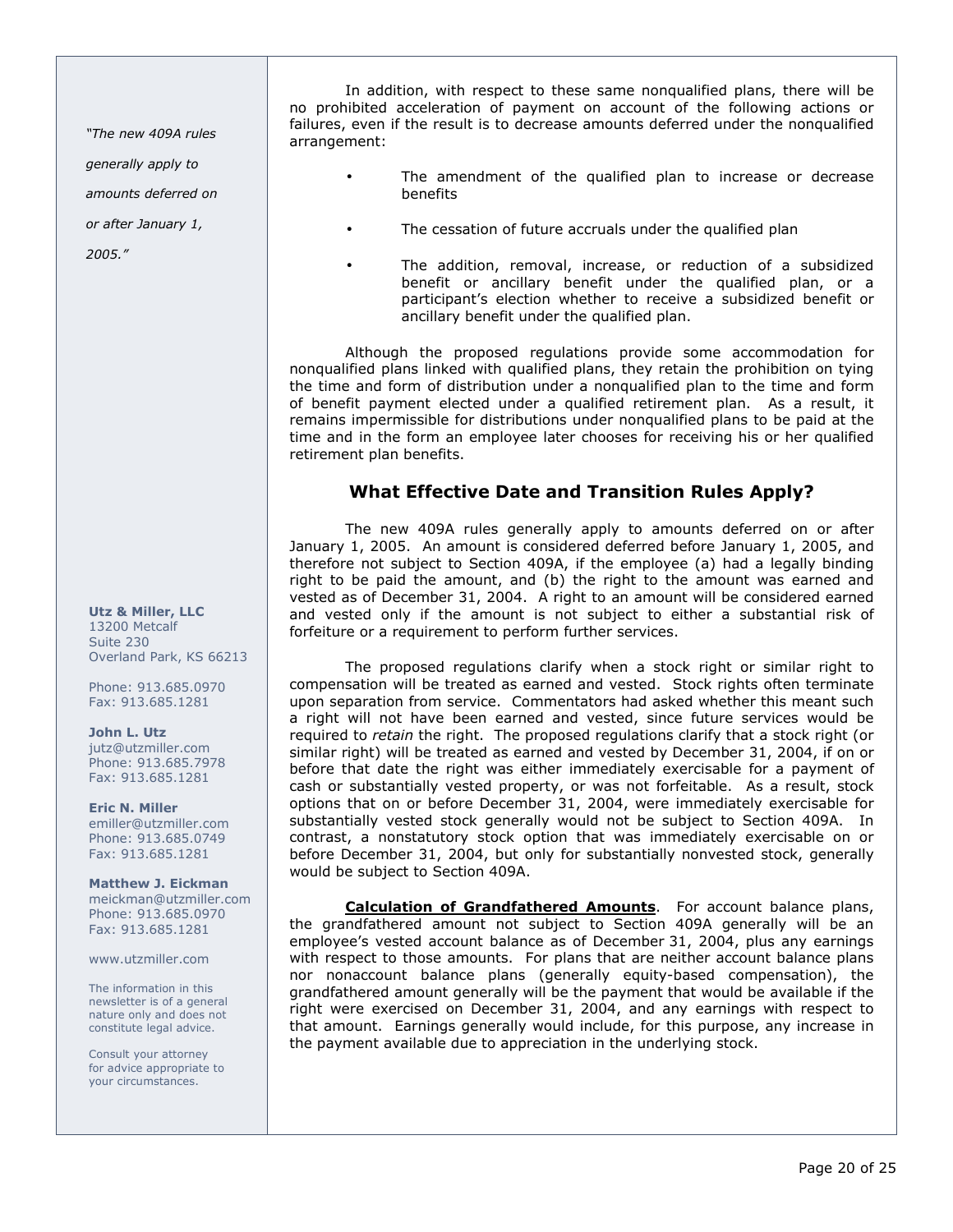"Grandfathered plans

will become subject

to Section 409A upon

- any material
- modification, even if

that modification

occurs many years in

the future."

Utz & Miller, LLC 13200 Metcalf Suite 230 Overland Park, KS 66213

Phone: 913.685.0970 Fax: 913.685.1281

John L. Utz jutz@utzmiller.com Phone: 913.685.7978 Fax: 913.685.1281

Eric N. Miller emiller@utzmiller.com Phone: 913.685.0749 Fax: 913.685.1281

Matthew J. Eickman meickman@utzmiller.com Phone: 913.685.0970 Fax: 913.685.1281

www.utzmiller.com

The information in this newsletter is of a general nature only and does not constitute legal advice.

Consult your attorney for advice appropriate to your circumstances.

As to nonaccount balance plans, the grandfathered amount is the present value as of December 31, 2004, of the amount to which the employee would be entitled if he or she voluntarily terminated services without cause on December 31, 2004, and received a payment of benefits with the maximum value available from the plan, on the earliest possible date allowed under the plan for receiving benefit payments following termination of services. This rule will effectively take into account the value of any subsidized benefit to which the employee was eligible on December 31, 2004. For any subsequent calendar year, the grandfathered amount may, however, increase to equal the present value of the benefit the employee actually becomes entitled to, determined under the terms of the plan (including any applicable limits under the Tax Code) as in effect on October 3, 2004, without regard to any further services rendered by the employee after December 31, 2004, or any other events affecting the amount of or the entitlement to benefits (other than the participant's survival or election with respect to the time or form of benefit).

As noted earlier, there is a fourth category of plans comprising separation pay plans with respect to involuntary terminations and early retirement window programs. For this category of plans, the proposed regulations would, by analogy, apply the principles described above for calculating grandfathered amounts under nonaccount balance plans and account balance plans, depending on the structure of the separation pay plan.

Material Modifications to Grandfathered Plan. Grandfathered plans will become subject to Section 409A upon any material modification, even if that modification occurs many years in the future. The proposed regulations provide some very limited relief to avoid an inadvertent loss of grandfathered status in this way. In particular, to the extent a modification is rescinded before the earlier of (a) the date any additional right granted under the modification is exercised, or (b) the end of the calendar year in which the modification was made, the modification will not be treated as material. For example, if a subsequent deferral feature is added to a nonqualified plan that allows a participant to extend the time and form of payment of a grandfathered deferred amount, and if that right is removed before the earlier of the time the participant exercises the right or the end of the calendar year, the modification will not be treated as a material modification of the plan. This exception is not, however, intended to cover a material modification that is made with the knowledge that the modification will cause the plan to lose its grandfathered status, but is then rescinded.

**Transition Relief.** Notice 2005-1 offered various forms of transition relief for the 2005 calendar year. Much, but not all, of this relief has been extended by a year through 2006. Importantly, this extension includes the deadline for amending plan documents to conform with the requirements of Section 409A and the regulations thereunder. As a result, the deadline by which plans must be amended has been extended to December 31, 2006. Although amendments are not required until the end of 2006, a plan must, in the interim, be operated in good faith compliance with the provisions of Section 409A and Notice 2005-1. To the extent an issue is not addressed in Notice 2005-1 or other published guidance, a plan must follow a good faith, reasonable interpretation of the statute, and, to the extent not inconsistent therewith, the plan's terms. Although the proposed regulations will not become effective before January 1, 2007, compliance with the proposed regulations will be considered good faith compliance with the statute.

A plan will not be considered to operate in good faith compliance if the employer exercises its discretion under the terms of the plan, or an employee exercises discretion with respect to the employee's benefits, in a manner that causes the plan to fail to meet the requirements of Section 409A. For example, if an employer retains discretion under the terms of the plan to delay or extend payments and exercises that discretion, the plan will not be in good faith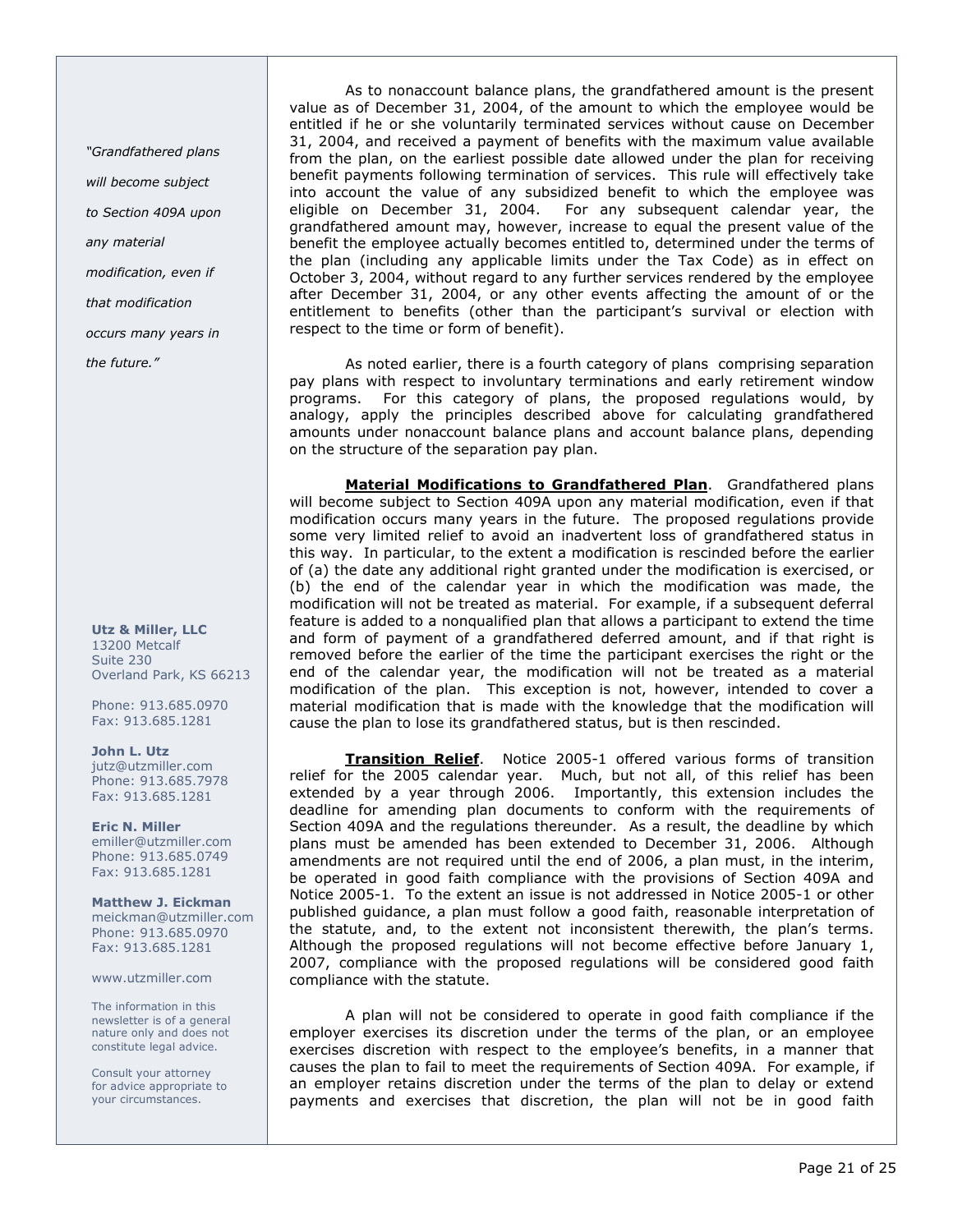"[A] plan may be amended to permit a participant to make a new payment election . . . if the plan is amended to so provide and the participant makes his or her election on or before December 31, 2006."

Utz & Miller, LLC 13200 Metcalf Suite 230 Overland Park, KS 66213

Phone: 913.685.0970 Fax: 913.685.1281

John L. Utz jutz@utzmiller.com Phone: 913.685.7978 Fax: 913.685.1281

Eric N. Miller emiller@utzmiller.com Phone: 913.685.0749 Fax: 913.685.1281

Matthew J. Eickman meickman@utzmiller.com Phone: 913.685.0970 Fax: 913.685.1281

www.utzmiller.com

The information in this newsletter is of a general nature only and does not constitute legal advice.

Consult your attorney for advice appropriate to your circumstances.

compliance with respect to any plan participant. An exercise of a right under the terms of the plan by an employee solely with respect to that employee's benefits in a manner that causes the plan to fail Section 409A will not, however, be considered to result in the plan failing to be operated in good faith compliance with respect to other participants. So, for example, if an employee were to request and receive a distribution under the terms of the plan's haircut provision, under which the employee can receive an immediate payment if he or she forfeits 20 percent of his or her benefits, this acceleration would be considered a failure of the plan to meet the requirements of Section 409A with respect to that employee, but not with respect to other employees.

**Changes in Payment Elections.** With respect to amounts subject to Section 409A and amounts that would be treated as short-term deferrals (under the rules described earlier), a plan may be amended to permit a participant to make a new payment election, without violating the subsequent deferral and antiacceleration rules, if the plan is amended to so provide and the participant makes his or her election on or before December 31, 2006. A participant may not, however, in 2006 change a payment election with respect to payments the participant would otherwise receive in 2006, or cause payments to be made in 2006 that would not otherwise be payable in 2006. Consistent with this rule, an outstanding stock right that provides for a deferral of compensation subject to Section 409A may be amended to provide for fixed payment terms consistent with Section 409A, or to permit holders of those rights to elect fixed payment terms consist with Section 409A, provided that the option or other right is so amended and any elections are made on or before December 31, 2006.

Payments Tied to Qualified Plan Distributions. As noted earlier, Section 409A does not permit the time and form of payment under a nonqualified deferred compensation plan to be controlled by the time and form of payment elected by an employee under a qualified retirement plan. Nevertheless, for periods ending on or before December 31, 2006, an election as to the timing and form of payment under a nonqualified plan that is controlled by a payment election made by an employee or beneficiary of the employee under a qualified plan will not be considered to violate Section 409A. This relief applies only if the determination of the timing and form of the payment is made in accordance with the terms of the nonqualified plan governing payment, as those terms were in effect as of October 3, 2004. So, if a nonqualified plan provides as of October 3, 2004, that the time and form of payment to an employee or beneficiary will be the same as the time and form of payment elected by the employee or beneficiary under a related qualified plan, it will not be a violation of Section 409A for the plan administrator to make or commence payments under the nonqualified plan on or after January 1, 2005, and on or before December 31, 2006, pursuant to the payment election made under the related qualified plan.

Initial Deferral Elections. Notice 2005-1 had provided temporary relief from the initial deferral election requirements. In general, that relief had permitted initial deferral elections with respect to compensation for services performed on or before December 31, 2005, to be made on or before March 15, 2005. This March 15, 2005 deadline has not been extended. As a result, plans must observe the strict deadlines under Section 409A for making initial deferral elections.

## Cancellation of Deferrals and Termination of Plan Participation.

The proposed regulations do not extend the December 31, 2005 deadline for permitting participants to terminate participation in a plan, or cancel an outstanding deferral election with regard to amounts subject to Section 409A. If an employer wishes to offer participants this opportunity, it will need to amend its plan by December 31, 2005, to so provide, and participants will need to make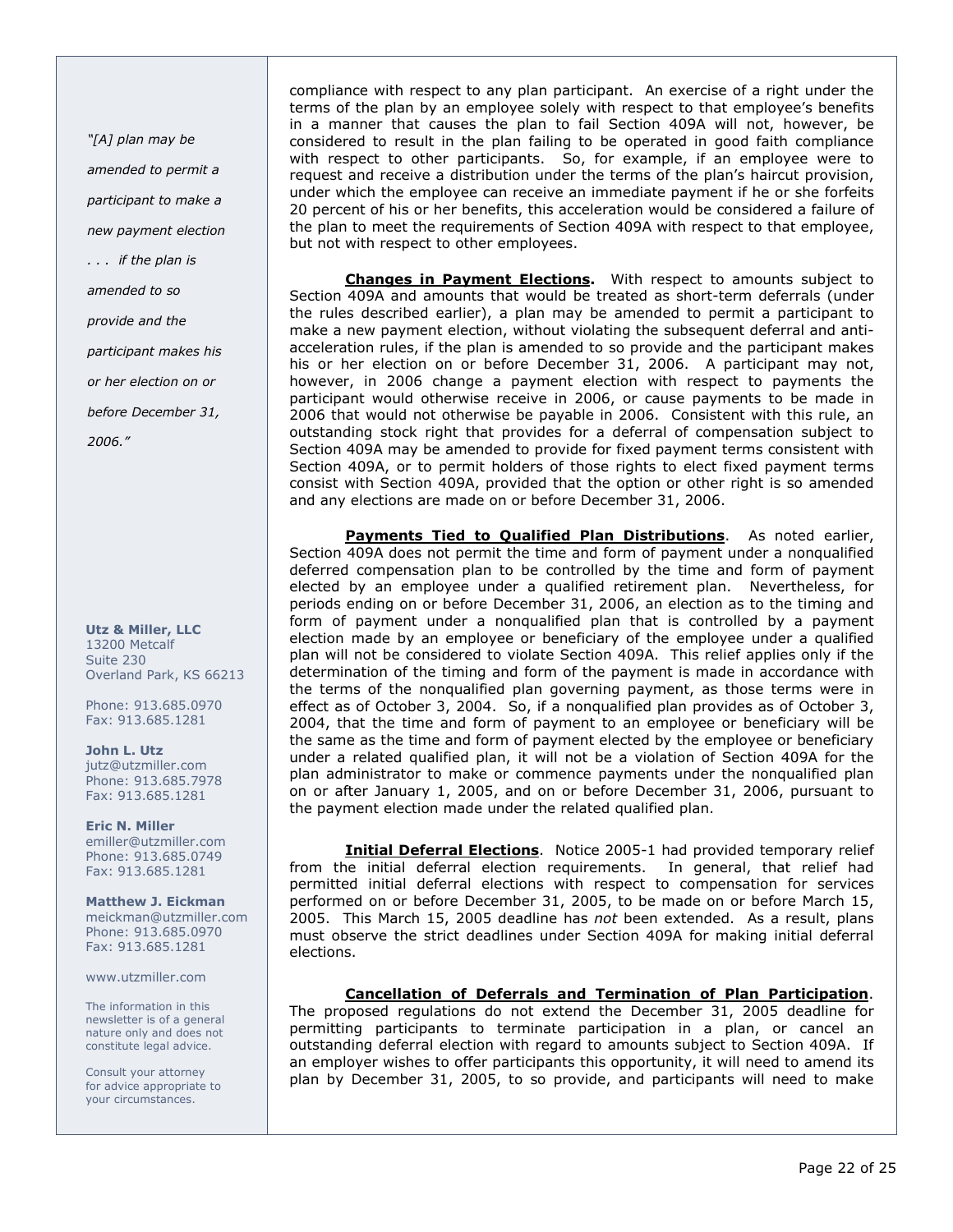"The proposed

regulations do not

extend the

December 31, 2005

deadline for

permitting

participants to

terminate

participation in a

plan, or cancel an

outstanding deferral

election. . .."

Utz & Miller, LLC 13200 Metcalf Suite 230 Overland Park, KS 66213

Phone: 913.685.0970 Fax: 913.685.1281

John L. Utz jutz@utzmiller.com Phone: 913.685.7978 Fax: 913.685.1281

Eric N. Miller emiller@utzmiller.com Phone: 913.685.0749 Fax: 913.685.1281

Matthew J. Eickman meickman@utzmiller.com Phone: 913.685.0970 Fax: 913.685.1281

www.utzmiller.com

The information in this newsletter is of a general nature only and does not constitute legal advice.

Consult your attorney for advice appropriate to your circumstances.

their elections by that date. The amount subject to termination or cancellation must be includible in the participant's income in calendar year 2005 or, if later, in the year in which the amounts are earned and vested. A termination or cancellation permitted under these rules is treated as effective as of January 1, 2005, and may apply in whole or in part to one or more plans in which the employee participates and to one or more outstanding deferral elections the employee has made with regard to amounts subject to Section 409A. The exercise of a stock option, stock appreciation right or similar equity appreciation right that provides for a deferral of compensation on or before December 31, 2005, will be treated as a cancellation of a deferral.

Termination of Grandfathered Plans. Notice 2005-1 provides that amending an arrangement on or before December 31, 2005, to terminate the arrangement and distribute amounts of deferred compensation thereunder will not be treated as a material modification (so as to subject grandfathered amounts to the Section 409A rules), so long as all amounts deferred under the plan are included in income in 2005. This December 31, 2005 deadline for plan terminations has not been extended. A plan amendment to provide participants with a right to *choose* whether to terminate participation or to continue to defer amounts is not covered by this relief, and therefore would constitute a material modification. Accordingly, amounts that were not distributed pursuant to such an election, and continued to be deferred under the plan, would be subject to Section 409A.

Substitution of Nondiscounted Stock Rights for Discounted Rights. Notice 2005-1 provides that it will not be a material modification to replace a stock option or stock appreciation right otherwise subject to Section 409A (generally, a discounted stock option or SAR) with a stock option or stock appreciation right that would not have constituted a deferral under Section 409A had it been granted on the original date of grant of the replaced stock option or stock appreciation right. Notice 2005-1 required that this cancellation and reissuance occur on or before December 31, 2005. This deadline has been extended to December 31, 2006, but only to the extent the cancellation and reissuance does not result in cancellation of a deferral in exchange for cash or vested property in 2006. For example, a discounted option generally may be replaced through December 31, 2006, with an option that would not have provided for a deferral of compensation, but the exercise of such a discounted option in 2006 before the cancellation and replacement generally would result in a violation of Section 409A.

Commentators had asked the IRS whether the relief for substituting options covered discounted stock options or SARs that were not earned and vested before January 1, 2005. The proposed regulations provide that where replacement stock options or SARs that would not constitute deferred compensation under Section 409A are issued in accordance with the rules just described, those replacement options or SARs will be treated as if granted on the grant date of the original stock option or SAR. As a result, if the replacement requirements just described are satisfied, a discounted stock option granted in 2003 that was not earned and vested before January 1, 2005, may be replaced with a stock option with an exercise price that would not have been discounted as of the original 2003 grant date, and the substituted stock option will be treated for purposes of Section 409A as granted on the original 2003 grant date. Accordingly, if the substituted stock option would not have been subject to Section 409A had it been granted on the original 2003 grant date, the substituted stock option will not be subject to Section 409A.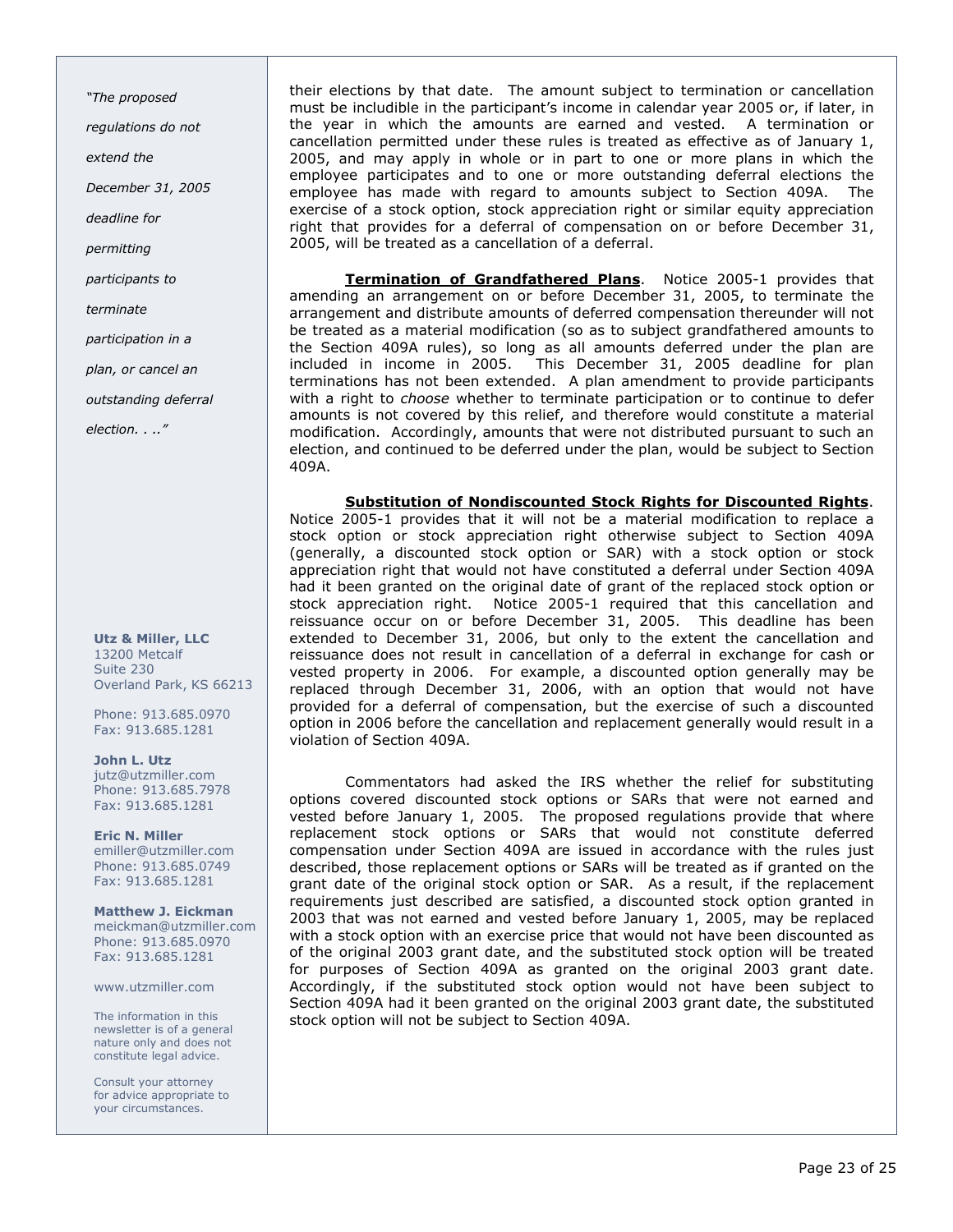"[An] issue requiring immediate attention is whether to offer employees the opportunity to cancel deferral elections or terminate their participation in a plan."

Utz & Miller, LLC 13200 Metcalf Suite 230 Overland Park, KS 66213

Phone: 913.685.0970 Fax: 913.685.1281

John L. Utz jutz@utzmiller.com Phone: 913.685.7978 Fax: 913.685.1281

Eric N. Miller emiller@utzmiller.com Phone: 913.685.0749 Fax: 913.685.1281

Matthew J. Eickman meickman@utzmiller.com Phone: 913.685.0970 Fax: 913.685.1281

www.utzmiller.com

The information in this newsletter is of a general nature only and does not constitute legal advice.

Consult your attorney for advice appropriate to your circumstances.

The IRS commented on various approaches that employers wanting to compensate employees for a lost stock right discount may choose to take. Under one approach, an employer would pay the amount of the discount in 2005 in cash. The IRS said as a cancellation of a deferral of compensation on or before December 31, 2005, this payment would not be subject to Section 409A. The Service noted, however, that as a payment due to the cancellation of a deferral, the payment could not be made in 2006, since the relief permitting cancellation of deferrals has not been extended beyond December 31, 2005.

Where a stock option remains nonvested during the year of the option substitution, an employer could make the compensation for the lost discount also subject to a vesting requirement. In that case, the employer could grant restricted stock with a fair market value equal to the lost discount, subject to a vesting schedule parallel to the vesting schedule of the substituted option. The IRS concluded that as a transfer of property subject to Section 83 that becomes substantially vested after the year of substitution, this grant would not be subject to Section 409A.

As a third possibility for compensating employees for their lost discount, employers might establish a separate plan, promising a payment for the lost discount (plus earnings) subject to a vesting schedule parallel to the vesting schedule of the substituted option. Provided that the right to the payment becomes substantially vested in a future year and otherwise meets the requirement of the short-term deferral exception to Section 409A, the right to this payment would not constitute deferred compensation subject to Section 409A. Alternatively, such an arrangement could itself provide for the deferral of compensation beyond the year of substantial vesting and be subject to the requirements of Section 409A, but if those requirements are met, would not affect the exclusion of the amended stock option or SAR from treatment as a deferral of compensation subject to Section 409A.

# What to do?

Employers have many decisions to make in determining how best to comply with the 409A requirements. Although employers' nonqualified plans need not be amended until December 31, 2006, those plans must currently be operated in good faith compliance with the requirements of Section 409A, absent any applicable transition relief. Importantly, this means the 409A initial deferral election requirements must be observed. Generally, this will require that voluntary elections to defer be made by December 31 of the year preceding the year in which the services are provided to which the compensation relates. It also means that in the case of nonelective plans (where an employee makes no voluntary deferral), any choice given to an employee as to the time and form of distribution must be made by December 31 of the year preceding the year in which the services are provided to which the compensation relates. It is a bit unclear whether these distribution elections for nonelective deferrals must be made before December 31, 2006, since participants are allowed to change their election as to the timing and form of distribution as late as December 31, 2006, under the 409A transition relief. Nevertheless, the safer approach would be to require that elections as to the time and form of payment be made in a timely fashion, with the plan being amended to afford employees a later opportunity to modify their elections by December 31, 2006.

Cancellation of Deferrals. Another issue requiring immediate attention is the decision whether to offer employees the opportunity to cancel deferral elections or terminate their participation in a plan. If employees are to be offered